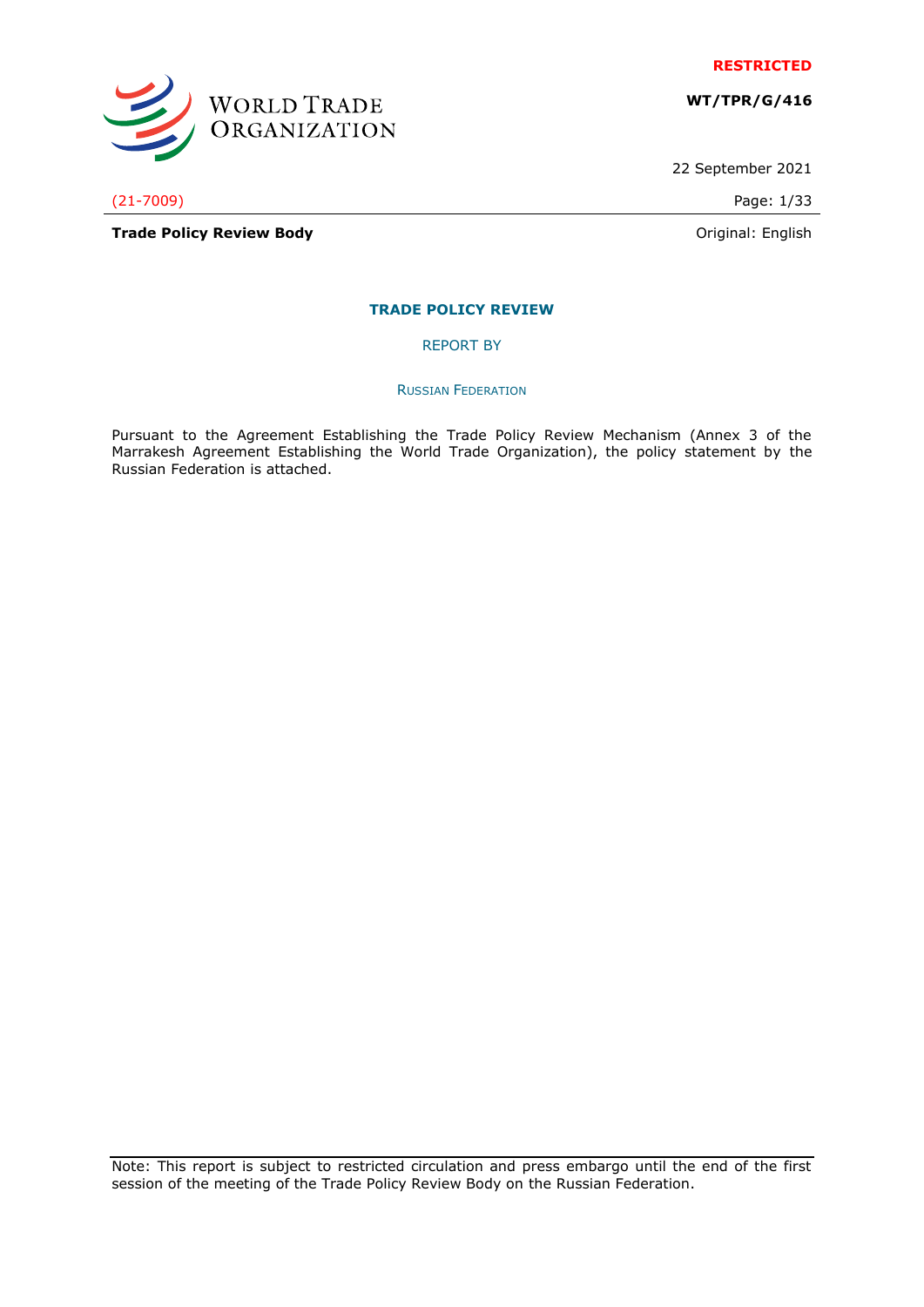# $-2-$

# **Contents**

| 1     |                                                              |
|-------|--------------------------------------------------------------|
| 2     |                                                              |
| 2.1   |                                                              |
| 2.2   |                                                              |
| 2.3   |                                                              |
| 2.4   |                                                              |
| 3.    |                                                              |
| 4     |                                                              |
| 4.1   |                                                              |
| 4.2   |                                                              |
| 5.    | ECONOMIC DIVERSIFICATION, PROMOTING TRADE AND INVESTMENT  13 |
| 5.1   |                                                              |
|       |                                                              |
| 5.1.2 |                                                              |
| 5.2   |                                                              |
| 5.3   |                                                              |
| 5.4   |                                                              |
| 5.5   |                                                              |
| 6     |                                                              |
| 7     |                                                              |
| 8     | EASE OF DOING BUSINESS, TRANSPARENCY AND PUBLIC EXPERTISE 23 |
| 9     |                                                              |
| 9.1   |                                                              |
| 9.2   |                                                              |
| 9.3   |                                                              |
| 10    |                                                              |
|       |                                                              |
| 10.2  |                                                              |
|       |                                                              |
| 11    |                                                              |
| 11.1  |                                                              |
| 11.2  |                                                              |
| 11.3  |                                                              |
| 12    |                                                              |
| 12.1  |                                                              |
| 12.2  |                                                              |
| 12.3  |                                                              |
| 12.4  |                                                              |
|       |                                                              |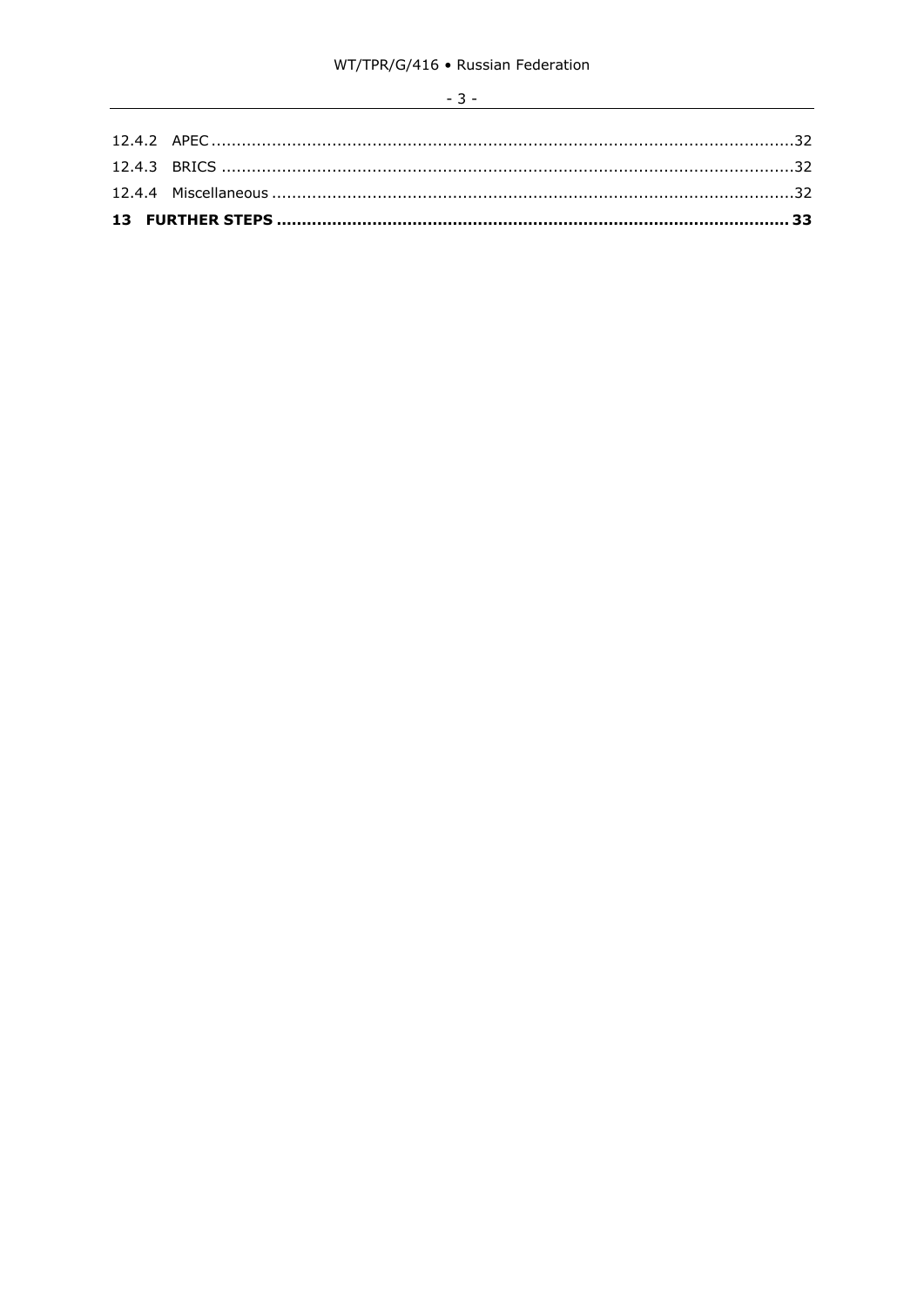#### - 4 -

#### <span id="page-3-0"></span>**1 INTRODUCTION**

1.1. Since its first (and the last) WTO Trade Policy Review (TPR), the Russian Federation has maintained the course of economic diversification and increasing investment attractiveness of the domestic market, improving legislative regulation, supporting and developing the multilateral trading system, countering trade protectionism (inter alia in the form of unilateral trade restrictions),as well as effectively participating in regional integration processes together with further developing of the Eurasian Economic Union (EAEU).

1.2. This TPR covers the period when global recession and pandemic have changed the parameters of the world's economies functioning. Sanitary restrictions have led to a sharp slowdown in economic activity and an unprecedented disruption of some production chains. The contraction in economic activity caused profound changes in energy markets, and the development of the recession gradually affected most sectors of the economy. These changes substantially affected Russia's foreign trade, causing problems comparable to those arising from the crisis of 2009.

1.3. International trade, however, continues to have a significant impact on Russia's economic development. Despite a relatively low share of net exports (calculated as a difference between exports and imports) in the structure of GDP, this component significantly contributes to the dynamics of gross output. Open and non-discriminatory trade, favourable conditions for capital flows and technology, as well as the stability and predictability of the universal rules of international trade lie at the core of the sustainability of Russia's economic development

# <span id="page-3-1"></span>**2 TRADE AND ECONOMIC OVERVIEW**

#### <span id="page-3-2"></span>**2.1 Economic situation**

2.1. Within the reporting period the economy of the Russian Federation demonstrated reasonably stable growth, retaining the 11th position in the world ranking of countries' nominal gross domestic product (GDP), as well as the 6th position in the world ranking of countries' GDP measured at purchasing power parity (PPP). Since the beginning of 2017, there has been a stable growth in final consumption, mostly due to an increase in household consumption.

2.2. Starting from 2016, the growth rates of Russia's economy began to accelerate. In 2018, economic growth amounted to 2.8%, compared to 0.2% in 2016. However, in 2019, the GDP growth has slowed down to 2% amid general decline of the world economy's key indicators, due, inter alia, to trade conflicts, as well as the trend towards de-globalization and protectionism.

2.3. In 2020, a rapid expansion of the coronavirus pandemic and the associated instability in world oil markets as well as disruptions of global supply chains significantly affected macroeconomic indicators<sup>1</sup>. At the end of 2020, nominal GDP amounted to RUB 106,967.5 billion, decreasing by 3.0% as compared to 2019. Nevertheless, according to the International Monetary Fund (IMF), the Russian economy during the pandemic proved to be quite resilient (see Section 3 "Challenges").

2.4. According to the OECD data, the anticipated growth rate of the Russian economy will amount to 3.5% and 2.8% in 2021 and 2022 respectively.<sup>2</sup> The IMF analysts, in their turn, predict that in 2021 and 2022 the GDP of the Russian Federation will increase by 4.4% and 3.1%<sup>3</sup> respectively. Such numbers result both from the general global trend towards an economic recovery from the COVID-19 fallout, and the implementation of a balanced social and economic policy of the Russian Federation.

2.5. Improvement of labour productivity and support of employment are among the most important priorities of the Government of the Russian Federation. Average annual growth in labour productivity from 2016 to 2019 amounted to 2%, and the average annual growth rate of the number of highly productive jobs accounted for 5.7%. Unemployment rate declined steadily during the reporting

<sup>&</sup>lt;sup>1</sup> IMF (2021), World Economic Outlook, April. Viewed at: [https://www.imf.org/external/datamapper/datasets/WEO.](https://www.imf.org/external/datamapper/datasets/WEO)

<sup>&</sup>lt;sup>2</sup> OECD (2021), Economic Outlook, 18 May. Viewed at: [https://stats.oecd.org/index.aspx?DataSetCode=EO.](https://stats.oecd.org/index.aspx?DataSetCode=EO)

<sup>3</sup> IMF (2021), World Economic Outlook, July. Viewed at: [https://www.imf.org/external/datamapper/datasets/WEO.](https://www.imf.org/external/datamapper/datasets/WEO)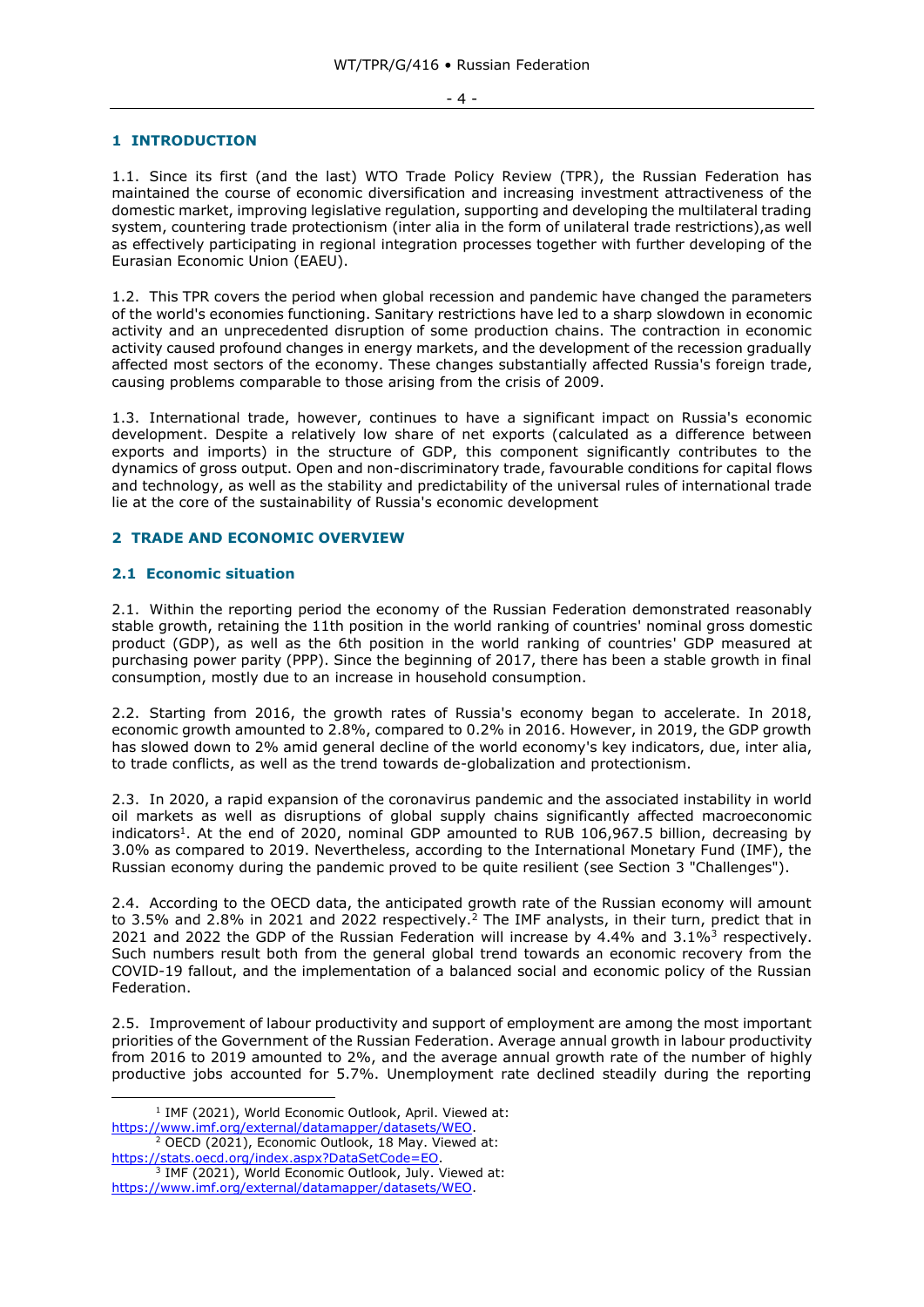- 5 -

period and amounted to 4.6% in 2019. However, due to the pandemic, the unemployment rate climbed to a record 6.4% in August 2020. As part of the Government's stabilization policy, several programmes were implemented, including those aimed at restoring the labour market, which made it possible to save more than 5.4 million jobs and reduce the unemployment rate to 5.9% by the end of 2020.

#### <span id="page-4-0"></span>**2.2 Trade in goods**

2.6. Russia is an open economy; foreign trade plays an important role in the country's economic development. Russia's economy production openness (the ratio of exports of goods and services to GDP), according to the World Bank, averaged 27.4%, in 2016–2020 (while the level of 25%-30% is generally considered as an optimal and safe threshold for the sustainable growth of the national economy).

2.7. Once a downward trend under the price factor influence has been terminated and, in 2016, having reached its' lowest level for the whole of the second decade of the 21st Century (USD 285.3 billion), the goods' export indicator has begun to recover. In 2017 and 2018 it surged by 25.4% and 25.7%, respectively, up to USD 449.4 billion. In 2019, following the global dynamics, it plunged by 5.6%. The 20.6% decrease in 2020 to USD 336.6 billion was caused by the spread of COVID-19 pandemic as well as the respective measures implemented to combat it.

2.8. During 2016-2019 Russia's foreign trade turnover increased by 43%. At the same time, exports increased by 48.6%, and imports by 34.2%. The positive trend is primarily associated with the relative stabilization of prices on world energy markets. However, the rapid expansion of COVID-19 pandemic in 2020 and the growing number of restrictions imposed by countries have had a negative impact on international trade. The deceleration of the global economy and the growing number of obstacles to its normal functioning led to instability of the world oil markets, as well as disruption of global supply chains. They negatively affected Russia's economy, whose foreign trade turnover decreased by 15%. During this period, the destabilization of the situation on the world energy markets led to a drop in Russian exports by 20.6%, while imports, consisting mainly of machinery, equipment, and vehicles, as well as chemical products, fell by only 5.3%. (See Section 3 "Challenges").

2.9. Fuel and energy products have prevailed in the commodity structure of Russian exports. At the same time, the share of these goods has consistently reduced and by 2020 decreased to 49.7% (by 15.3%). The other important items of Russian exports are metals and metal products as well as chemical products. Export of agricultural and food products is gradually increasing, in 2020 it reached USD 30.5 billion, and its share rose to 9.0%. Wheat and meslin are among the top ten exported commodity items (USD 8.2 billion in 2020), and since 2018 the Russian Federation has become a global leader in the export of these products. During the period under review, exports of precious stones and metals also grew (up to 9.0%, or USD 30.4 billion) amid growing investment demand for gold and platinum.

2.10. The reporting period is also characterized by a stable growth in the share of high-tech goods in the total volume of Russian exports: in the period under review, this indicator increased from 14.5% in 2016 to 26.2% in 2020.

2.11. Until 2019, imports had been increasing. In 2020, due to the unfavourable external conditions, it decreased by 5.3% to USD 231.0 billion (compared to USD 244.1 billion in 2019). In terms of commodity imports, high respective volumes and shares belong to machinery and technical products (USD 110.3 billion, or 47.6% in 2020), more than a half of which are investment products. Imports of chemical products have been relatively stable (USD 42.4 billion, or 18.3% in 2020), primarily due to the share of medicaments (USD 7.2 billion) and immunological products (USD 2.8 billion).

2.12. In terms of the geographical structure of Russia's foreign trade, the European Union, which is Russia's largest trading partner, holds a special place. Even though the EU's share in Russia's trade turnover decreased by 6.9%, in 2016-2020, trade with the EU accounts for about 34% of Russian trade turnover. Economies of the Asia-Pacific Economic Cooperation are the second major group of trade partners in terms of the cumulative turnover volume. Their share increased by 4.1% during 2016 - 2020 and amounted to 33.8% at the end of 2020. Among the APEC economies China is key partner. Its share in trade turnover during the reporting period increased by 4.3% and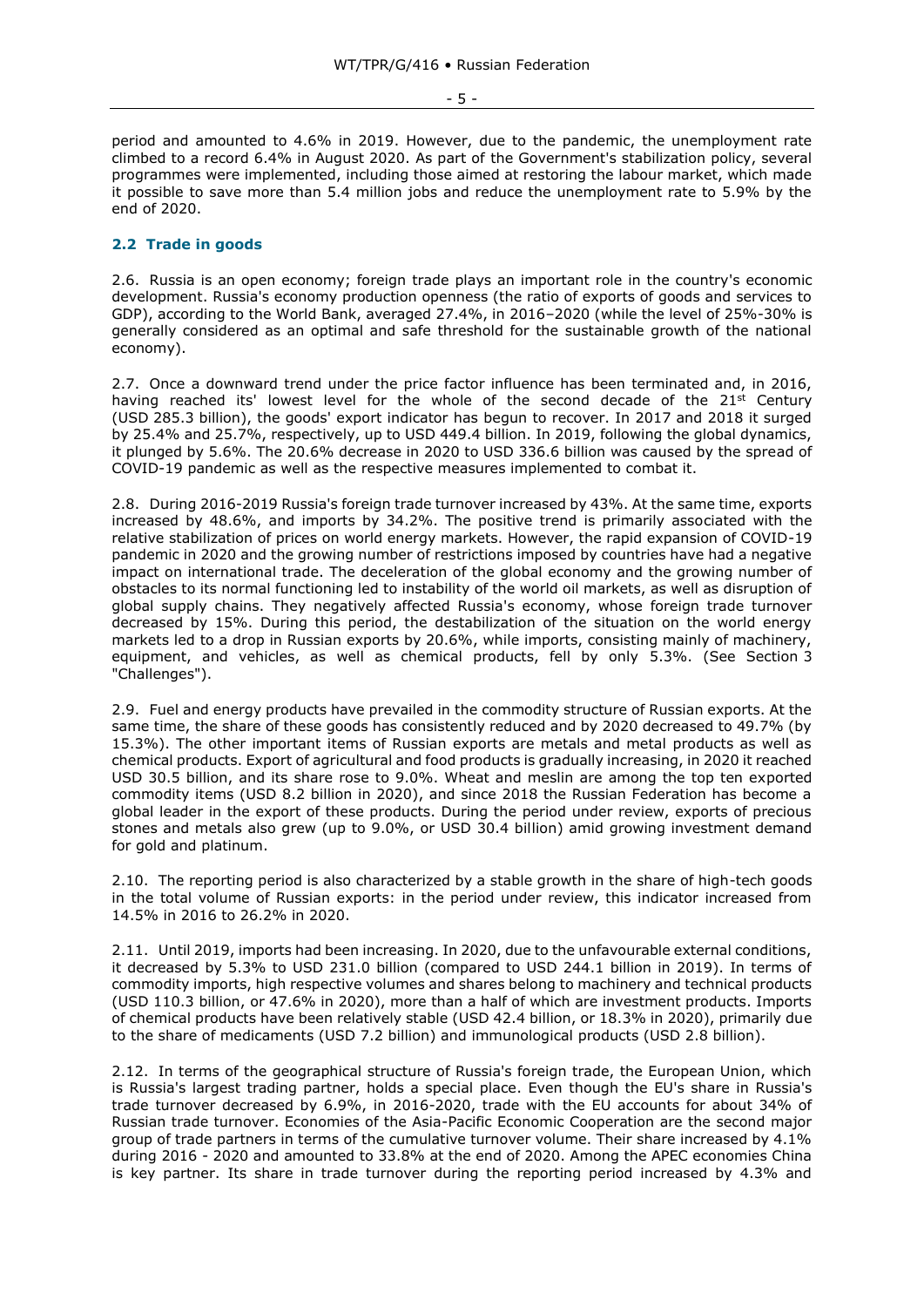- 6 -

amounted to 18.3% at the end of 2020. The CIS countries comprise the third group of major partners in terms of trade turnover. Their share has increased by 0.9% since 2016, amounting to 12.9% in 2020. The respective share of Russia's Eurasian Economic Union partners in its' trade turnover has amounted to 9.1% by the end of 2020.

| (USD billion)                     |       |       |       |       |       |
|-----------------------------------|-------|-------|-------|-------|-------|
| <b>Country/country group name</b> | 2016  | 2017  | 2018  | 2019  | 2020  |
| <b>All countries</b>              | 285,3 | 357,6 | 449,4 | 424,1 | 336,6 |
| Far abroad (non-CIS countries)    | 247,8 | 309,5 | 394,5 | 370,2 | 288,0 |
| including the EU                  | 123,7 | 151,0 | 195,4 | 176,3 | 136,6 |
| <b>CIS</b>                        | 37,4  | 48,1  | 54,9  | 53,9  | 48,5  |
| 1. China                          | 28,0  | 38,9  | 56,0  | 57,3  | 49,1  |
| 2. Netherlands                    | 29,3  | 35,6  | 43,4  | 44,8  | 24,8  |
| 3. UK                             | 6,9   | 8,7   | 9,7   | 13,3  | 23,2  |
| 4. Germany                        | 21,3  | 25,7  | 34,2  | 28,0  | 18,6  |
| 5. Belarus                        | 14,1  | 18,6  | 22,0  | 20,7  | 16,0  |
| 6. Turkey                         | 13,6  | 18,7  | 21,3  | 21,1  | 15,9  |
| 7. Kazakhstan                     | 9,4   | 12,4  | 13,0  | 14,3  | 14,0  |
| 8. Korea, Rep. of                 | 10,0  | 12,3  | 17,8  | 16,4  | 12,5  |
| 9. United Sates                   | 9,3   | 10,6  | 12,5  | 13,0  | 10,8  |
| 10. Italy                         | 12,0  | 13,8  | 16,4  | 14,3  | 10,1  |

# **Table 2.1 Geographic structure of Russian exports of goods, 2016-20**

Source: Information provided by the Russian authorities.

# **Table 2.2 Geographic structure of imports of goods in the Russian Federation, 2016-20**

| (USD billion)                     |       |       |       |       |       |  |
|-----------------------------------|-------|-------|-------|-------|-------|--|
| <b>Country/country group name</b> | 2016  | 2017  | 2018  | 2019  | 2020  |  |
| <b>All countries</b>              | 181.8 | 226,9 | 238,2 | 244,1 | 231,0 |  |
| Far abroad (non-CIS countries)    | 162,5 | 202,0 | 211,7 | 216,7 | 206,1 |  |
| including the EU                  | 66,4  | 82,9  | 85,2  | 84,6  | 78,7  |  |
| <b>CIS</b>                        | 19,3  | 24,9  | 26,5  | 27,4  | 25,0  |  |
| including the EAEU                | 13,6  | 17,8  | 18,6  | 19,9  | 18,5  |  |
| 1. China                          | 38,1  | 48,1  | 52,2  | 54,1  | 54,9  |  |
| 2. Netherlands                    | 19,5  | 24,2  | 25,5  | 25,1  | 23,4  |  |
| 3. UK                             | 10,7  | 12,6  | 12,5  | 13,2  | 13,0  |  |
| 4. Germany                        | 9,4   | 12,0  | 12,4  | 13,1  | 12,6  |  |
| 5. Belarus                        | 7,8   | 10,1  | 10,6  | 10,9  | 10,2  |  |
| 6. Turkey                         | 8,5   | 9,6   | 9,6   | 8,6   | 8,1   |  |
| 7. Kazakhstan                     | 5,1   | 6,9   | 7,0   | 8,0   | 7,2   |  |
| 8. Korea, Rep. of                 | 6,7   | 7,8   | 8,8   | 9,0   | 7,1   |  |
| 9. United Sates                   | 2,2   | 3,4   | 4,2   | 5,0   | 5,1   |  |
| 10. Italy                         | 3,6   | 5,0   | 5,3   | 5,7   | 5,0   |  |

Source: Information provided by the Russian authorities.

#### <span id="page-5-0"></span>**2.3 Trade in services**

2.13. Unlike trade in goods, where Russia runs a significant surplus, Russia's international trade in services remains in the "red zone" (first of all due to the negative balance of tourist and other travel services during the pandemic).

2.14. In trade in services, in the period from 2016 to 2019, there was a stable growth of foreign trade turnover, the average annual rate of which was 3.9%. Even though the export of services increased by 22.3%, and the import of services increased by 32.2%, in the period from 2016 to 2019, the negative trade balance has remained.

2.15. At the end of 2020, the Russian foreign trade turnover of services amounted to USD 111.1 billion, having decreased by 11.3% compared to 2016 and by 30.8% compared to 2019. The main reason for the decline was a rapid spread of coronavirus infection and the subsequent massive introduction of restrictions, which has led either to a prohibition on conducting activities in certain industries, or to a complete stop of performance of several sectors of the global economy.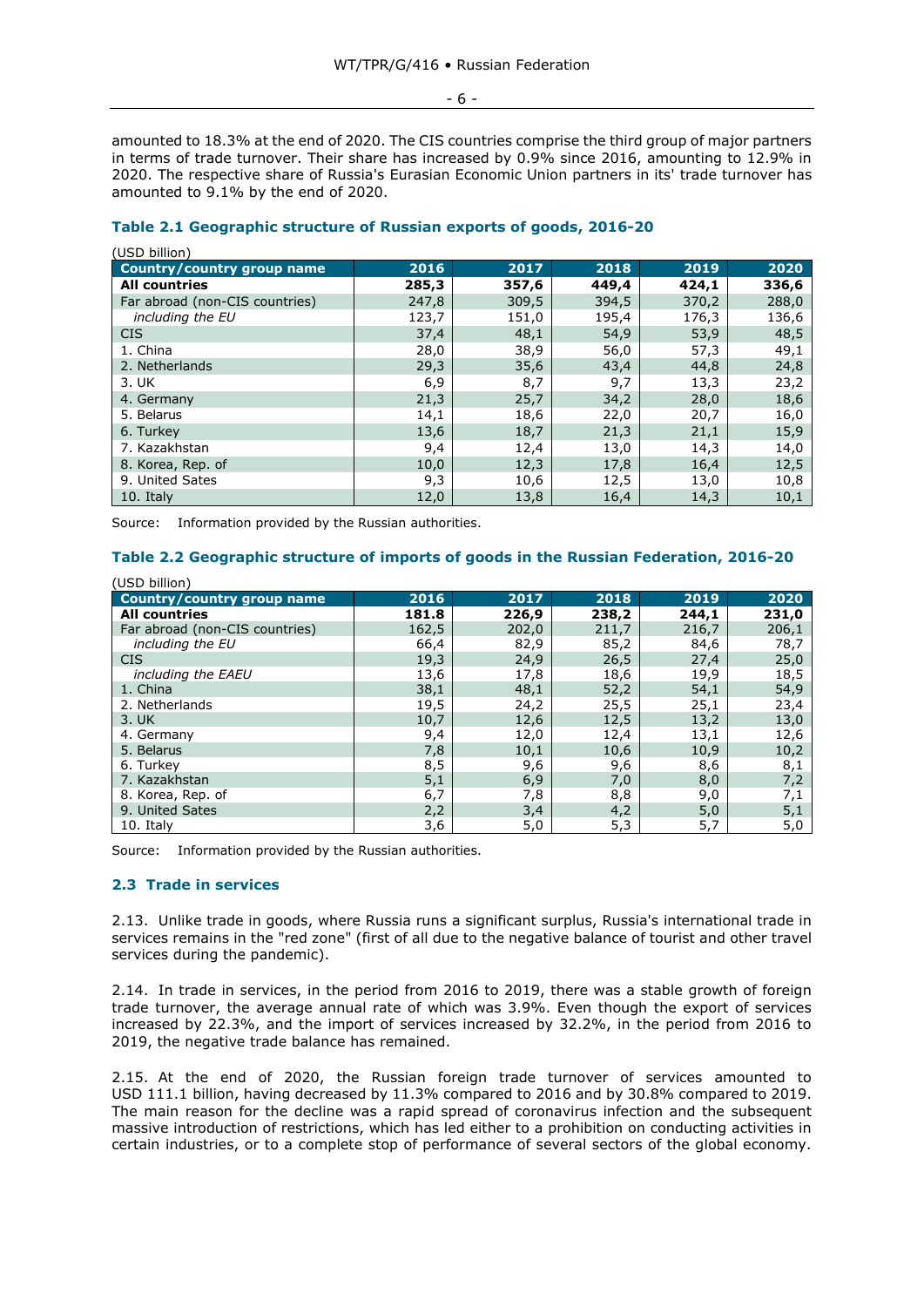Particularly, restrictions on cross-border movement had a negative impact on international trade in the tourism and transport sectors, which decreased by 63% and 19%, respectively.<sup>4</sup>

2.16. Russian export of services is still dominated by transport services due to the country's geographic location. Up until 2018 their volume and share had been increasing (USD 22.1 billion, or 34.2%). Until 2019, there was an upward trend in exports of other business services (USD 13.0 billion, or 21.0%), primarily due to such subgroups as professional services and management consulting services; technical, commercial, and other business services. Exports of modern telecommunications, computer and information services have grown steadily (USD 5.9 billion, or 12.6% in 2020).

2.17. Russia's services' imports are dominated by travel services (mainly in the sphere of tourism) - in 2019 they have reached USD 36.2 billion, or 36.6%. Imports of the same type of services decreased most of all in 2020 (4 times to USD 9.1 billion). Until 2019, there was a growth of imports of other business services (USD 21.0 billion, or 21.3%), transportation services (USD 15.4 billion, or 15.7%), charges for the use of intellectual property (USD 6.9 billion, or 7.0%).

2.18. In services trade, the European Union, whose share in the foreign trade turnover of services in 2020 amounted to 37.9%, is Russia's key trade partner. During the reporting period, the share of Asia-Pacific Economic Cooperation economies in Russian turnover in services averaged 17.5%, while the share of CIS countries averaged 9.3%. In country detailing, Germany (6.7%), the United Sates (6.1%), Cyprus (5.9%), and Switzerland (6.1%) account for a significant share in Russia's services trade.

2.19. Until 2019, there was an upward trend in services exports to the EU (up to USD 20.8 billion, or 33.6%), China (up to USD 4.0 billion, or 6.5%), the CIS, before all at the expense of the EAEU (up to USD 5.3 billion, or 8.6%). At the same time, since 2019, the export of services to Switzerland and the United States has been decreasing. Imports of services tend to grow (up to 2019 - in absolute terms, up to 2020 - also in relative terms) from countries such as Ireland (5.9% in 2020), China (5.4%). Trade with the EAEU developed in different directions, on average in 2016–2020 the Union accounted for 4.1% of Russian imports of services.

#### <span id="page-6-0"></span>**2.4 Investments**

2.20. During 2016-2019, foreign direct investment flows abroad ranged from USD 22 billion to USD 37 billion per year, and in 2020 it fell to USD 5.3 billion.

2.21. The geographical structure of outward FDI is dominated by the EU countries, whose share tended to grow and reached 72.6% in 2019. As of the end of 2020 in terms of the volume of the Russian FDI stock, Cyprus has been leading by a wide margin (USD 200.4 billion, or 42.6% of the total).

<sup>4</sup> World trade primed for strong but uneven recovery after COVID-19 pandemic shock. Viewed at: [https://www.wto.org/english/news\\_e/pres21\\_e/pr876\\_e.htm.](https://www.wto.org/english/news_e/pres21_e/pr876_e.htm)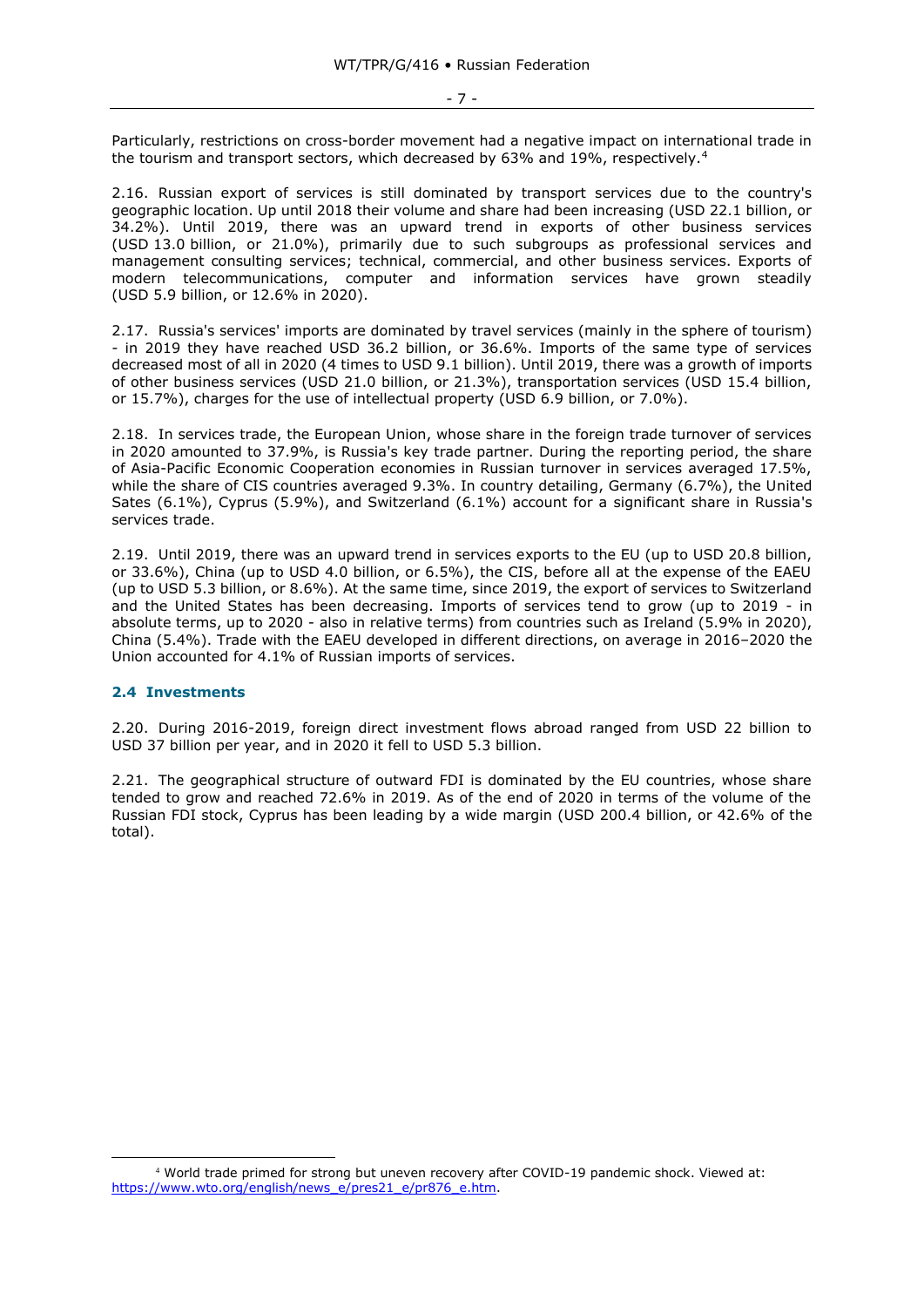# **Chart 2.1 Dynamics of the global volume of foreign direct investment and the share of**  Russia in the total volume of world FDI and national GDP, 2006-2018

USD billion and% of the total **total volume of world FDI and national GDP, USD billion and% of the total**



Source: Bank of Russia. Source: Bank of Russia.

2.22. Inward FDI has come mainly from the EU, and in some years, there were high investment rates from countries and territories such as Singapore; Hong Kong, China; Jersey, etc. In terms of the volume of inward FDI stock in the Russian Federation as of the end of 2020, Cyprus has been the leader (USD 153.4 billion, or 28.6% of the total). Bermuda Islands and the Netherlands have also demonstrated significant results (USD 48.0 billion, or 8.9% and USD 46.7 billion, or 8.7%, respectively).

2.23. The largest FDI recipient industry is the mining industry, followed by the manufacturing industry (primarily metallurgy) and services (primarily wholesale and retail trade).

#### - 8 -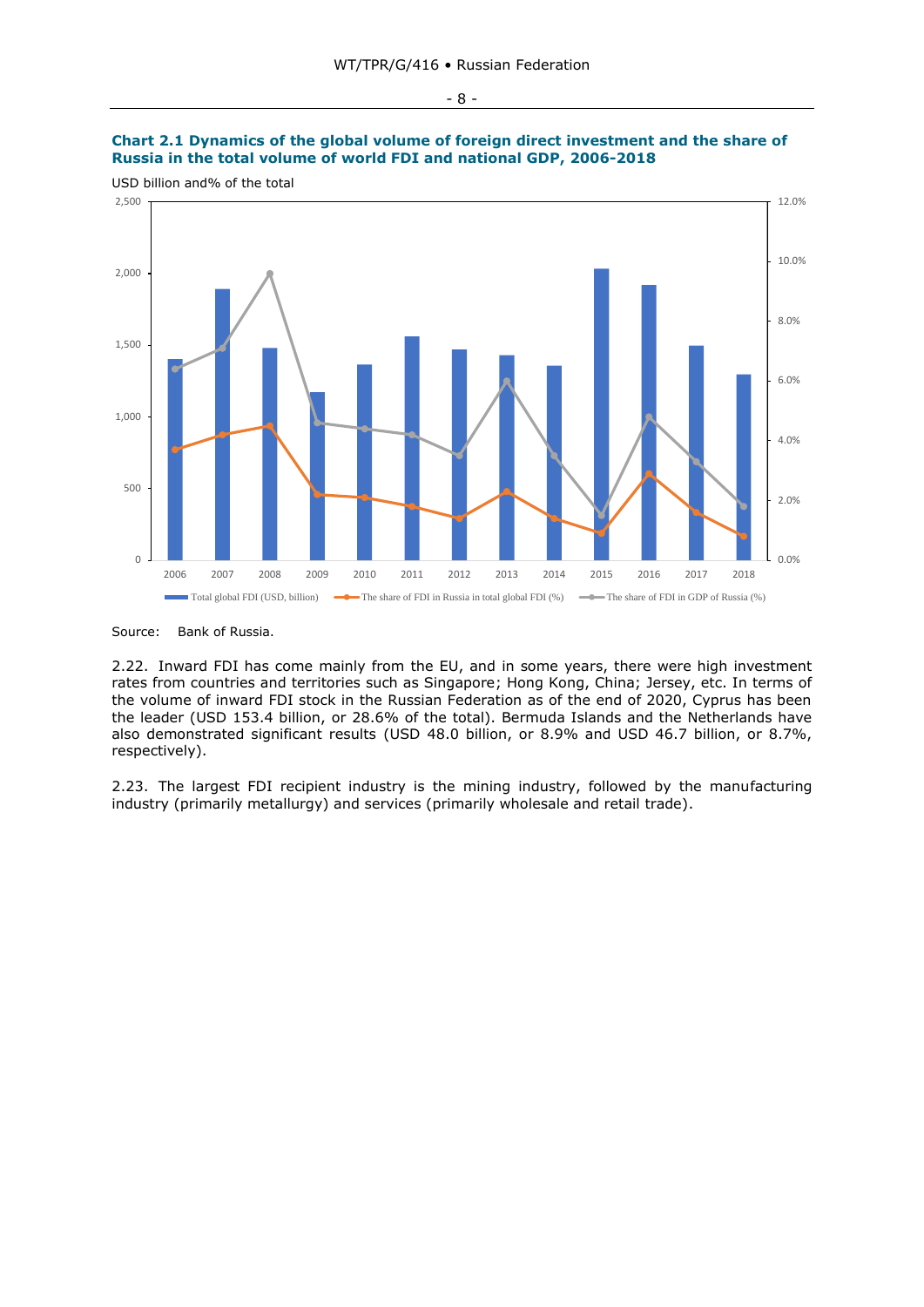

Source: Bank of Russia. Source: Bank of Russia

#### <span id="page-8-0"></span>**3 CHALLENGES**

3.1. Since the Russia's first Trade Policy Review in the WTO, despite a number of challenges, the Russian economy has been relatively resilient, in particular due to a balanced fiscal and monetary policy. At the same time, several key global factors have exerted a restraining effect on the Russian economy. In effect, Russia's trade and investment policy has been formulated with due consideration of these factors.

#### *COVID-19*

3.2. Like other countries, Russia faced a significant slowdown in economic activity during the lockdown period. Russia's GDP declined by 7.8% in the  $2^{nd}$  quarter of 2020, by 3.5% in the 3<sup>rd</sup> quarter of 2020, by 1.8% in the  $4<sup>th</sup>$  quarter compared to the same periods of 2019. The greatest decrease was in demand driven sectors of the economy. At the same time, the scale of the decline in basic sectors (with the exception of trade) was more moderate.

3.3. A considerable safety margin, which had been created earlier through a consistent and balanced macroeconomic policy, facilitated the adjustment of the economy to the external shocks. Introduction of the fiscal rule and enhancement of the public finance stability, reduction of inflation to the target of 4% and its' maintenance at this level for several years, promotion of the financial sector stability, as well as the reduction of the Russian economies' dependence on the external factors has helped to mitigate pandemic-related shock of an unprecedented scale and nature. The current account surplus of the balance of payments in 2020 compared with 2019 decreased due to a reduction in exports against the background of a recession in the global economy and a decrease in oil prices. This decline was partially offset by a decrease in imports, including imports of services due to closed borders with most countries. The foreign currency sales by the Bank of Russia under the budget rule have continued to play a balancing role in the domestic foreign exchange market. The economic recovery, which has begun in the second half of 2020, has been facilitated by the measures taken by the Government of the Russian Federation and the Bank of Russia with the aim to overcome the economic consequences of the coronavirus pandemic and to provide support both to the citizens and the businesses, together with the transition of the Bank of Russia to a soft monetary policy.

3.4. As part of the response to the COVID-19 pandemic, the Government of the Russian Federation and the Eurasian Economic Commission have implemented measures to stabilize the epidemiological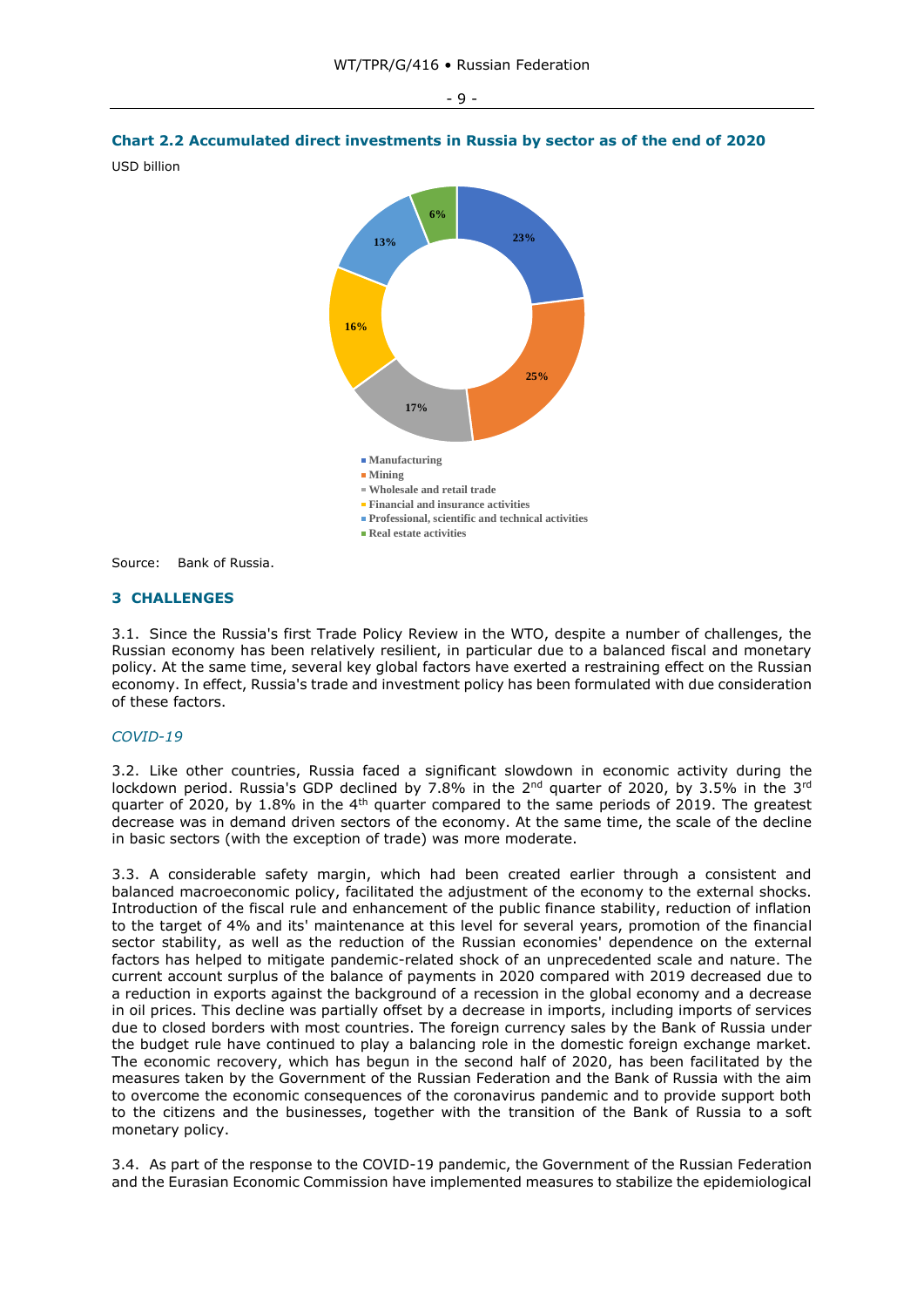$-10 -$ 

situation. These measures have included an introduction of a duty-free regime which has been in effect since March 2020 for the import of individual components and materials to produce pharmaceuticals and disinfectants, medicine and medical equipment, personal protective equipment. These goods have also been exempted from value-added tax.

3.5. To maintain an uninterrupted and stable supply level of mass-produced goods the Russian Federation adopted a series of recommendations regarding conformity assessment for applicants and product certification bodies for the period of 15 March – 31 December 2020. These recommendations have provided for the possibility of postponing the period of scheduled inspection control in relation to valid certificates of conformity for serial products, issuing new certificates based on a previously conducted conformity assessment, and remotely assessing conformity.

#### *Rising global protectionism and discrimination*

**3.6.** Russia continues to face a number of challenges that hinder the full realization of its potential as a participant in international trade. A high level of protectionist pressure remains, due to both bilateral issues and global problems.

**3.7.** Thus, Russia, being one of the leading steel producers, continues to face serious problems caused by excess global steelmaking capacity. Despite some progress made in reducing the global overcapacity during the Global Overcapacity Forum in 2016-2019, capacity growth has resumed in 2020, even shortly before the pandemic in 2020, steel demand decreased by 1.7%. According to the OECD estimates, in the long term the demand for steel will amount to about 1% annually. At the same time, the growth of restrictions on the imports of steel products has remained. According to data from the WTO report on the G20 trade measures for October 2020 - May 2021, the steel sector has still accounted for the most of the initiated anti-dumping investigations (118 out of 176 in 2019). In the recent years, the introduction of the unilateral measures by the individual WTO Members with the purpose of closing their markets from the import of these products has exacerbated the problem.

**3.8.** In the bilateral context, the imposition of sanction on Russia by individual economies has remained. Politicization of foreign economic and trade relations is a serious challenge. Inclusive growth of the world economy has been constrained by the replacement of the WTO norms with the other "rules", together with the unfair competition methods, protectionist measures, trade wars, and unilateral sanctions. All this has led to the fragmentation of the global economic environment, and has negatively affected the socio-economic development. Some of these measures have led to the disruption of established production and supply chains and results in the need to develop import substitution plans based on domestic supply.

**3.9.** The tendency of evening out the natural competitive advantage of countries, that have cheap factors of production, in particular – natural resources, persists. New forms of discrimination are emerging.

# *Sustainable Development Challenges*

3.10. Sustainable development in the global context is understood as development that meets modern-day needs without undermining the ability of future generations to meet their own needs. In terms of the key markets, this trend assumes a long-term reduction in the global consumption of coal, oil and gas together with a promotion of demand for renewable energy, low-carbon technologies, food, and disaster-resilient finance and infrastructure. Poverty reduction, as well as the relevance of the global aim of improving the quality of education and health care contribute to the creation of new markets and transformation of the supply and demand structure in favour of factors that stimulate high-quality, but possibly slower growth in key regions.

3.11. Climate change is a global challenge that requires joint efforts at an international level. This problem is interdisciplinary in nature and affects many areas, including trade and economy. Recently, the "green economy" concept has been widely transforming into concrete action programmes that have a practical dimension from the economic point of view. Measures (including unilateral measures) affecting market conditions are being introduced under the pretext of protecting the environment. There is a growing number of examples of Article 3 of the UNFCCC violations when measures to combat climate change are being used to restrict international trade. At the same time,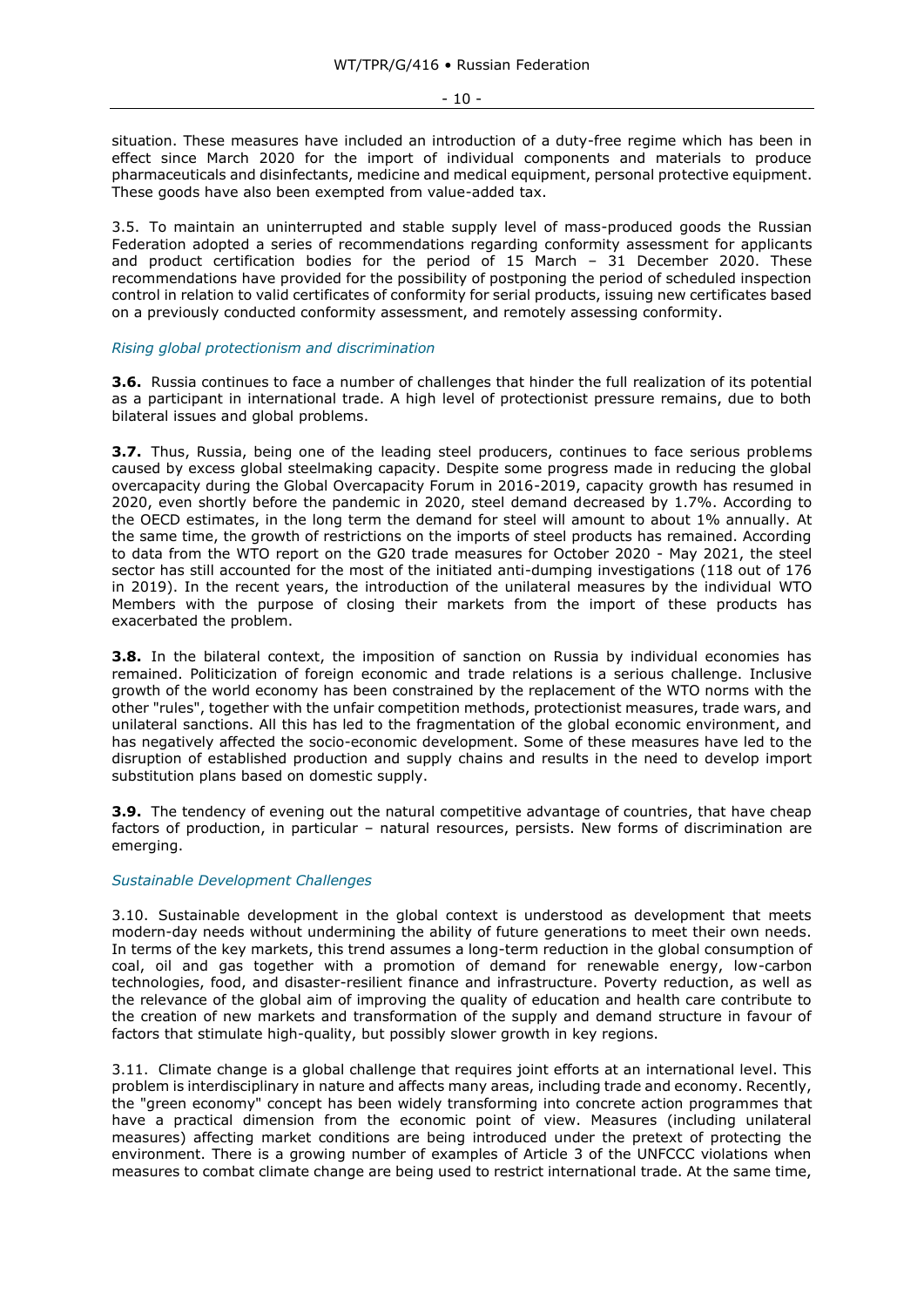- 11 -

the multiplication of such practices (including through the imposition of certain approaches on the other countries) entails a restructuring of the industrial production system, significant changes in traditional trade. Russia's policy is based on the presumption that climate change mitigation efforts should not restrict competition in world trade, or lead to inequality, introduction of discriminatory practices, and trade barriers.

#### *Challenges of the Fourth Industrial Revolution*

3.12. The recent shift away from the traditional modes of services supply towards the new digital solutions has been fundamentally changing the international trade landscape. New business formats and models are emerging, the importance of online platforms and ecosystems in services trade is growing. In addition to the new opportunities, a widespread technology adoption also carries potential risks both for the participants and market stability. To manage such risks non-standard methods may be required. There is a trend towards using regulation of access to technology to purposefully isolate countries from access to competitive advantages.

3.13. In addition, the most important challenge for all key technology trends, especially for digitalization, is the lag of global regulatory standards from the pace of practical implementation of technologies.

3.14. The current GATT and GATS rules aim to maintain a stable, non-discriminatory, and predictable environment in global trade by subjecting governments to strict rules in regulating market access and supporting companies and industries. However, they contain gaps, flaws or exceptions that negatively affect the competitive environment. For instance, the principles of providing certain types of state support are not yet regulated. This leads to the emergence of countries with inefficient and excessive production capacities which suppress the normal development of the respective segments of the global market. In addition, the strengthening of economic positions of transnational corporations (TNCs) leads to an increase in their political influence, which is manifested in the sequential "capture" by TNCs' of regulatory spheres that were previously within the competence of states and international government organizations. The degree of control of such companies over the global value chains (GVCs) and supply chains of goods, services and technologies is growing. There is a risk that in the near future the "rules of the game", including the conditions of access to GVCs and world markets, as well as technologies, will be completely dictated by TNCs.

3.15. To level the competitive landscape and ensure equal opportunities for all participants in international trade, it is necessary to strengthen its rules. Effective international cooperation and political dialogue will be required, involving both developed and developing countries. There is no other platform for developing relevant multilateral rules than the WTO. This work should be aimed at further developing the principles of competitive neutrality in a broad sense and considering the position of all WTO Members, providing fair conditions for the development of competition between all companies and in all sectors of industry, agriculture, and services that participate in international trade.

# <span id="page-10-0"></span>**4 LIBERALIZATION AND FACILITATION OF TRADE IN GOODS**

# <span id="page-10-1"></span>**4.1 Customs and tariff policy**

4.1. The main objectives of the customs and tariff policy of Russia are to stimulate the inflow of foreign direct investment into the Russian economy, and to cut direct and indirect costs of the international economic activity participants.

4.2. Since the first Russia's Trade Policy Review in the WTO, the average weighted customs import tariff rate has decreased from 5.22% in 2016 to 4.49% in 2020.

4.3. The completion of the implementation of tariff commitments in the WTO contributed to the reduction of the average weighted customs import duty rate. Since 2016, as part of the fulfilment of tariff commitments, import duties have been reduced on more than 2,700 tariff lines, including on dairy products, certain types of vegetables, sunflower oil, alcoholic beverages, fish, clothing, footwear, aluminium and aluminium products, electrical machinery and equipment, cars, furniture.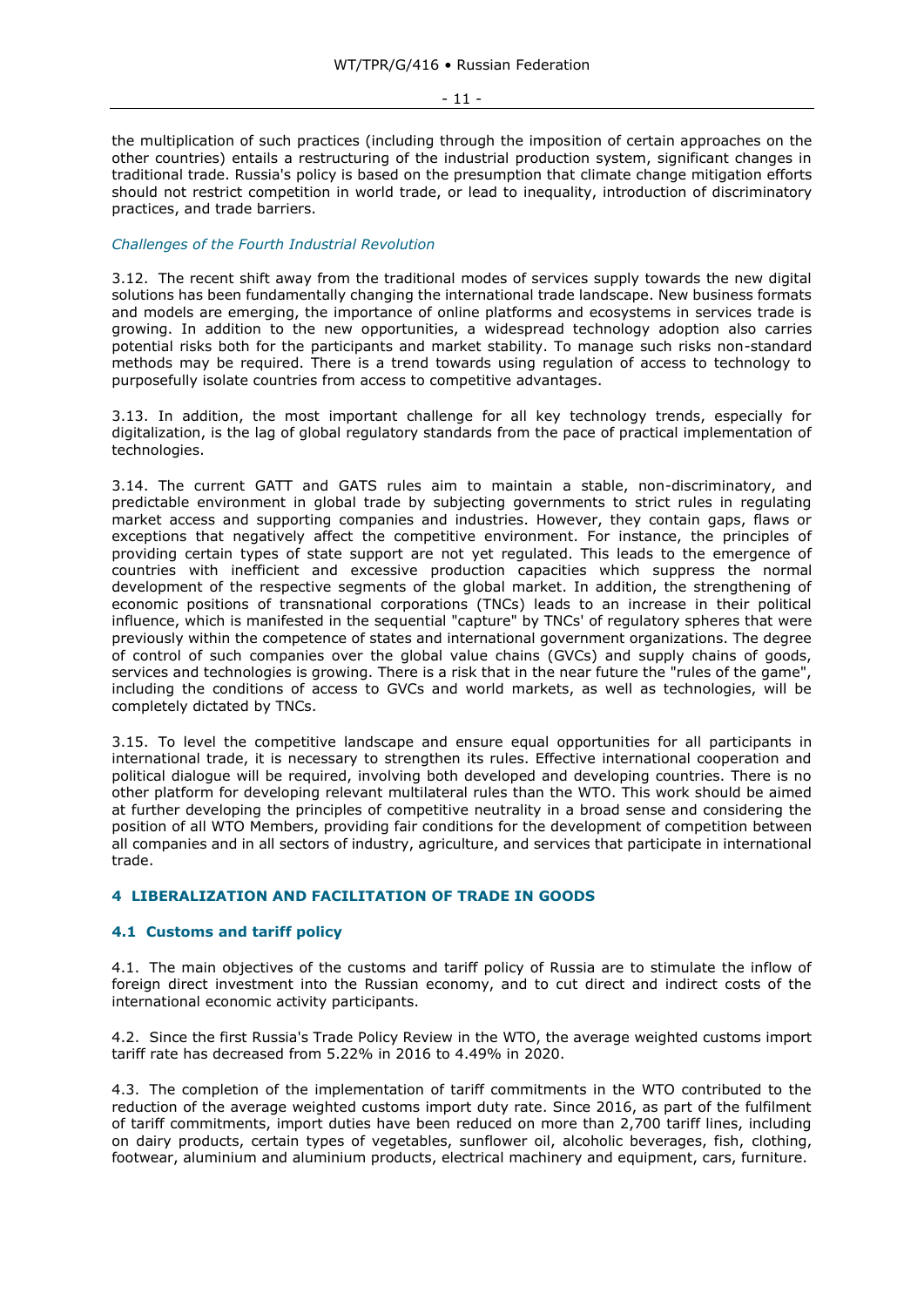4.4. Since 1 January 2020, the tariff-rate quota for import of pork meat has been eliminated and replaced with a flat *ad valorem* rate of 25%.

4.5. At the same time, it was not only the WTO commitments that were taken into account when making decisions on the reduction of customs duties. The other factors included the necessity of creating the required conditions for the effective integration of Russia into the world economy, reduction of costs related to the importation of intermediate products and equipment that participate in the value chains on the territory of Russia, and modernization of technological production. Such decisions were taken in the food, metallurgical, pulp, chemical and other industries.

#### <span id="page-11-0"></span>**4.2 Improving customs administration**

4.6. Russia joined the WTO Trade Facilitation Agreement (TFA) in March 2016. <sup>5</sup> For Russia, all TFA provisions have been binding from the moment the agreement has entered into force. In March 2019, Russia has submitted to the Committee on Trade Facilitation its transparency notification n in accordance with Articles 1.4, 10.4.3, 10.6.2 and 12.2.2 of the TFA.

4.7. During the reporting period, a consistent work has been carried out, taking into consideration the TFA provisions, to simplify customs procedures, reduce the time required for customs operations, eliminate unnecessary barriers in the field of customs regulation with the aim to promote favourable conduct of foreign trade activities, as well as to automate customs operations and reduce the time for the release of goods.

4.8. On 1 January 2018, the Customs Code of the Eurasian Economic Union (CC of the EAEU) came into force. It has changed the approaches to customs regulation in the EAEU and created the basis for the development of customs information technologies for the years to come. It has also established priority of the electronic customs declaration. It has made it possible to carry out customs operations automatically, without the participation of customs officials through the information systems of customs authorities. At the same time, it also provides for a possibility to submit goods' declarations and transit declarations without having to submit to the customs authority documents, which served as the basis for the completion of the respective declarations, which has allowed to shift the "main burden" of customs control from the stage "before the release of goods" to the stage "after the release of goods".

4.9. Since 2018, interaction process between interested parties and customs authorities has completely switched to electronic document management. It covers the delivery of public services, the administration of payment of customs duties and taxes, post clearance audit, appeals of decisions, actions (inaction) of customs authorities)<sup>6</sup>.

4.10. The Customs Code of the EAEU provides for the possibility to use the "single window" system when performing customs operations, including those related to the arrival, departure, and customs declaration of goods, as a legal consolidation of the principle of one-time submission of documents to the controlling authorities during customs operations.

4.11. With the adoption of the Customs Code of the EAEU, the timeframe for the release of goods has been reduced to 4 hours from the moment of registration of the customs declaration provided that the results of the inspection of the customs declaration did not reveal the need to request additional documents, based on which the declaration was completed, or to conduct customs control methods related to the verification of goods.

4.12. During the period under review, there was a fundamental improvement in the institution of Authorized Economic Operators. In particular, the range of special support measures has been expanded. Now the status of Authorized Economic Operators can be obtained by almost all participants in the supply chain of goods (carriers, forwarders, warehouse owners, customs representatives).

<sup>5</sup> Federal Law of 2 March 2016 No. 38-FZ "On the adoption of the Protocol on Amendments to the Marrakesh Agreement Establishing the WTO."

<sup>6</sup> Federal Law of 3 August 2018 No. 289-FZ "On customs regulation in the Russian Federation and on amendments to certain legislative acts of the Russian Federation".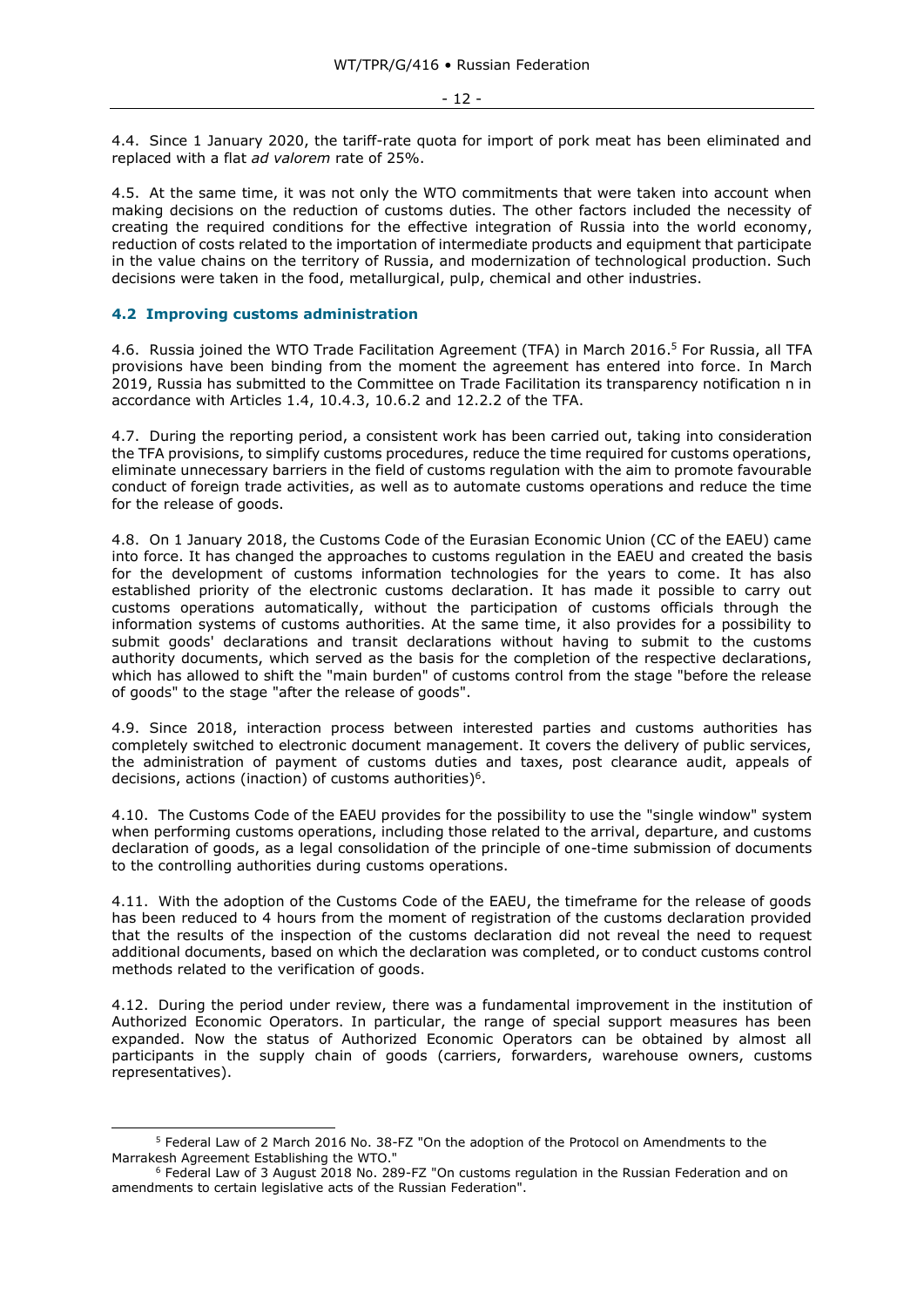- 13 -

4.13. The measures also include priority order of customs operations, storage, and customs operations with goods in the warehouses of an Authorized Economic Operator, release of goods before filing a customs declaration, remote release, participation in experiments, the absence of requirement to provide security when goods are placed under the customs procedure of customs transit, additional verification, customs examination and others. The possibility of applying special simplifications throughout the customs territory of the EAEU is provided for and has laid the foundation for the possibility of mutual recognition of Authorized Economic Operators with the third countries.

4.14. Since 2017, a subject-oriented model of the risk management system has been implemented by the customs authorities of the Russian Federation. It provides the distribution of foreign economic activity participants into the categories of low, medium, and high-risk levels, depending on the likelihood of violation by them of customs legislation together with an appropriate differentiated application of customs control measures in respect of such participants.

4.15. Measures to reduce the time required to perform customs operations and improve the conditions for doing business are also being implemented. The undertaken work has made it possible to ensure a reduction in the time required for undergoing customs clearance procedure of goods that are not identified as risky deliveries, to 1 hour 18 minutes upon their importation and up to 49 minutes upon their exportation.

# <span id="page-12-0"></span>**5 ECONOMIC DIVERSIFICATION, PROMOTING TRADE AND INVESTMENT**

5.1. The Russian Federation attaches great importance to the issues of economic diversification, which is being achieved through the implementation of a wide range of measures and policies aimed at improving the business environment and investment climate, developing international trade and economic cooperation, promoting technological modernization, and supporting micro, small and medium enterprises (MSMEs).

5.2. The share of the oil and gas sector in the country's GDP, having reached its maximum level in 2018 - 21.1%, has begun to steadily decline and by 2020 it has dropped to15.2%.<sup>7</sup> In 2020 the share of oil and gas revenues in the total federal budget revenues has amounted to 28%<sup>8</sup> and has decreased by 15% compared with 2016.<sup>9</sup>

5.3. During the period under review, the share of oil and gas export revenues in the total volume of the Russian Federation's foreign trade revenues has demonstrated a declining tendency: in 2020, the share of oil and gas revenues in the total exports has amounted to 49.6%, which is 8.5% less than in 2016. It should be noted that the share of MSMEs in the non-primary exports has demonstrated stable growth, amounting to 17.2% in 2019.

5.4. The State Programme "Development of Foreign Economic Activity" plays an important role in the diversification of the economy and, specifically, exports.<sup>10</sup>

5.5. The national project "International Cooperation and Export" is aimed at forming competitive sectors in the manufacturing industry, agriculture, and services sector by reducing administrative procedures and barriers international trade, promoting interaction of international trade entities based on the "single window" principle, as well as facilitating the formation of a common market for goods, services, capital and labor within the EAEU, including through the elimination of barriers and restrictions, as well as the abolition of exemptions in economic cooperation.

<sup>7</sup> Rosstat data

<sup>&</sup>lt;sup>8</sup> Accounts Chamber of the Russian Federation, Operational Report on the implementation of the federal budget and budgets of state extra-budgetary funds of the Russian Federation (January – December 2020). Viewed at: [https://ach.gov.ru/audit/oper-2020.](https://ach.gov.ru/audit/oper-2020)

<sup>9</sup> Accounts Chamber of the Russian Federation, Analytical report on the implementation of the federal budget and budgets of state extra-budgetary funds of the Russian Federation (January – December 2018). Viewed at: [https://ach.gov.ru/promo/analytical-report-federal-budget-2018/report.html.](https://ach.gov.ru/promo/analytical-report-federal-budget-2018/report.html)

<sup>&</sup>lt;sup>9</sup> State programme "Development of foreign economic activity". Viewed at: [http://government.ru/rugovclassifier/854/events/.](http://government.ru/rugovclassifier/854/events/)

<sup>&</sup>lt;sup>10</sup> State programme "Development of foreign economic activity". Viewed at: [http://government.ru/rugovclassifier/854/events/.](http://government.ru/rugovclassifier/854/events/)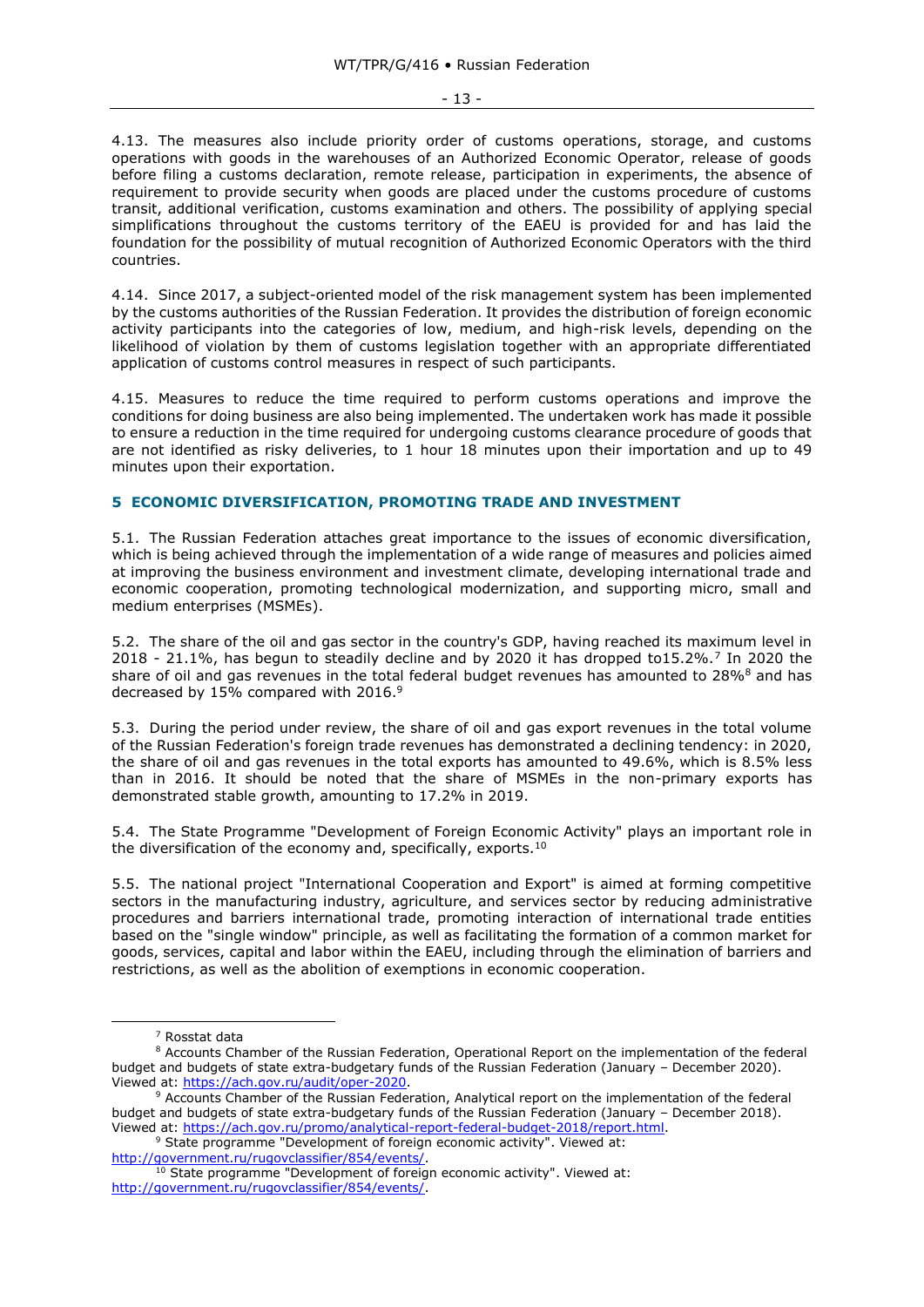#### - 14 -

5.6. In 2015, in order to increase the availability and transparency of procedures for obtaining state support for exporters, JSC "Russian Export Center" (part of the VEB.RF Group) (hereinafter - JSC "REC") was established. The most important areas of work of JSC "REC" include the creation of a "Single Window" service, which provides for an online access to government and business services that accompany companies ' export, as well as the development of a system of voluntary certification and labelling "Made in Russia", which allows to guarantee the reliability of the manufacturer and the safety of manufactured products to the customer.

5.7. The activities of export support institutions comply with the WTO rules and regulations. The REC Group also specializes on providing information and consulting support to companies that are interested in promoting their products in the world markets. REC JSC assists companies in participating in exhibitions and fairs, promoting Russian brands abroad, searching for foreign partners, including through the organization of business fairs and business missions, supporting the placement and promotion of products of the Russian companies on the international electronic trading platforms, conducting marketing research on the conjuncture of foreign markets, and also carries out educational activities.

# <span id="page-13-0"></span>**5.1 Sectoral policies**

#### <span id="page-13-1"></span>**5.1.1 Industrial policy**

5.8. The main objective of the Russian industrial policy is to form of a high-tech, competitive industry, that would contribute to the diversification of the Russian economy.

5.9. The Federal Law of 31 December 2014 No. 488-FZ "On industrial policy in the Russian Federation" remains the key legislative act that determines the major vector of Russian industrial policy.

5.10. Since 2014 in order to form a competitive sector in the civil industries of the Russian Federation that would ensure the achievement of national development goals, the state programme "Development of Industry and increasing its competitiveness" has been implemented. The main directions of the industrial policy are:

5.11. innovation policy that promotes the establishment of state guidelines and incentives for an innovative development model;

5.12. structural policy that encourages intersectoral and interregional "overflow" of capital with the aim of ensuring financial support for the modification of sectoral and territorial industrial structures in accordance with the goals of industrial policy;

5.13. investment policy that encourages investment in the development of production and production infrastructure.

5.14. According to Rosstat, the industrial production index (IPI) in Russia has been growing up until 2020. In 2018, it was 103.5 as compared to 2017, in 2019 - 103.4, and in 2020 – 97.7. The drop in IPI in 2020 was caused by the COVID-19 the pandemic. At the same time, at the end of 2020 manufacturing production has demonstrated an increase of 0.3% as compared to 2019, while the respective indicator for mining production has demonstrated a decrease, primarily due to the consumption contraction as a result of the quarantine. In January-May 2021 the IPI exceeded the corresponding indicator for the previous year by +3.2 %. At the same time, the analysis of UNIDO data has shown that in terms of the IPI, Russia's manufacturing industry has ranked  $5<sup>th</sup>$  among 16 countries with a developed manufacturing industry.

5.15. Industrial parks, industrial technopolises and industrial clusters are being developed with the aim of promoting territorial development of Russia's industry. By the end of 2020, 258 industrial parks and 73 industrial technopolises have been created and are now successfully operating.

5.16. In 2021, the Strategy for Combating Illicit Trafficking of Industrial Products until 2025 was approved with a special focus on industries subject to special monitoring. Such industries include chemical, electronic, food and light industries, pharmaceuticals, the automotive industry, children's goods industry, agricultural engineering and folk arts and crafts. As part of the strategy, control over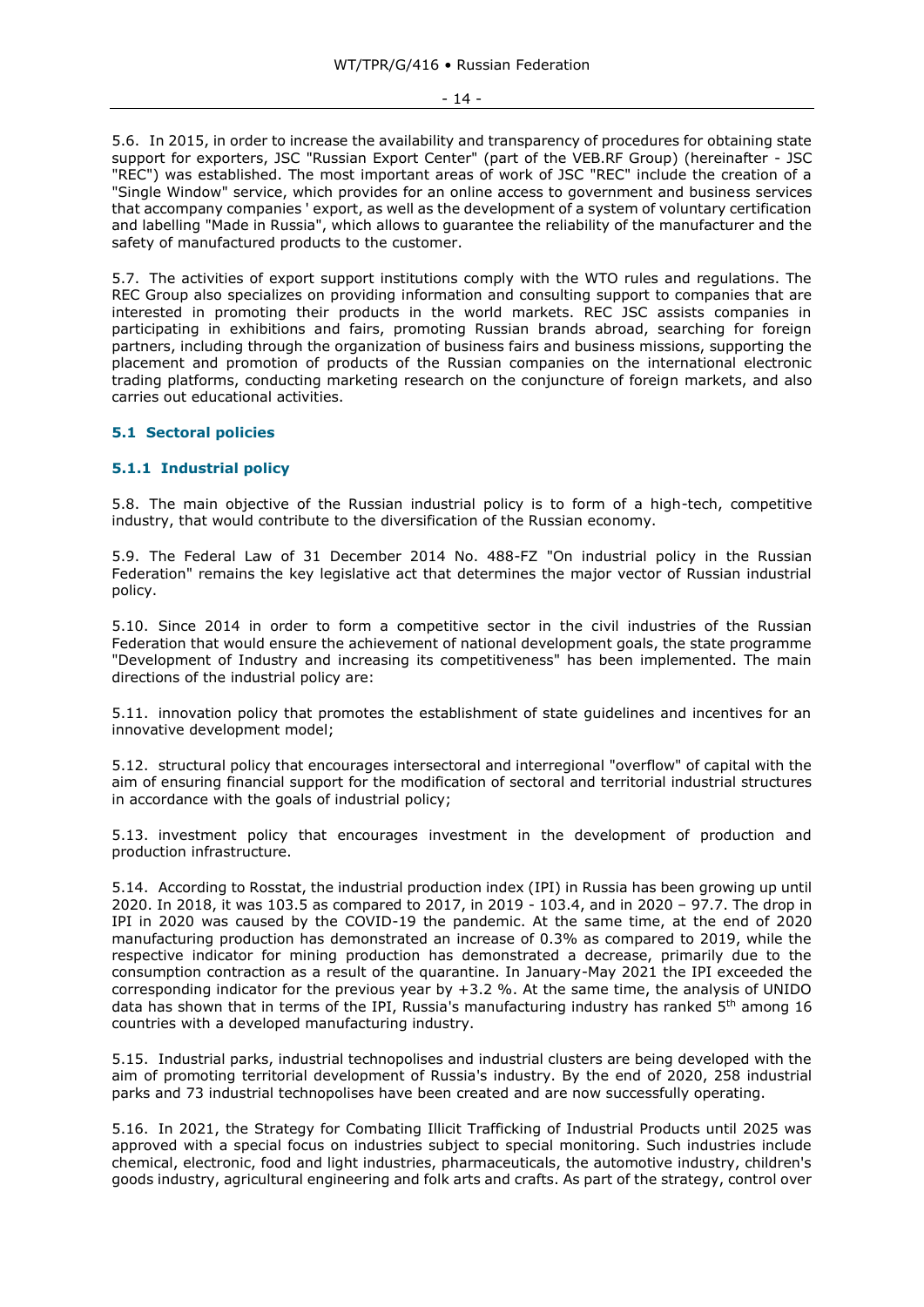- 15 -

the turnover of relevant goods is gradually introduced, which contributes with minimal costs to a sharp reduction in illegal, pirated production and trade.

5.17. On 2 March 2021, the reform of the standardization institutes' association was completed through the creation of the Federal State Budgetary Institution "Russian Institute of Standardization" with the aim to introduce a more advanced organizational and legal system to manage and implement state policy in the field of standardization. Moreover, on 15 November 2019, the Government of the Russian Federation has adopted a Roadmap for the development of standardization in the Russian Federation for the period up to 2021.

# <span id="page-14-0"></span>**5.1.2 Agriculture and fisheries**

5.18. The agro-industrial complex is one of the key drivers of the Russian export growth in the recent years. Since 2010, its average annual growth rate has exceeded 10%. Over the past ten years, Russia's share in the global food exports has increased more than twice. Among the factors that ensure the steady growth of Russian agri-food exports is its noticeable specialization (cereals, fish and vegetable oils in total provide almost 2/3 of Russian agro-industrial exports). This allows focusing on a gradual improvement of competitiveness.

5.19. In addition to the growth of the quantitative indicators of agricultural production work has been carried out to switch to the high value-added production with better quality products which has contributed to an increase in the marginality of the sector.

5.20. The organic production niche is being developed. In January 2020, the law on organic products came into force, which laid the legal basis for the production and circulation of these products in the Russian Federation.

5.21. The state agrarian policy of the Russian Federation is aimed at ensuring stable socio-economic development of rural areas and increasing agricultural productivity, thus ensuring guarantees for food security. The development of economic activities in the agricultural sector contributes to these objectives.

5.22. The strategic goal of the Russian agricultural policy is to provide citizens of the Russian Federation with available, safe and high-quality, agricultural products, raw materials and foodstuffs in volumes corresponding to the recommended consumption standards. Agricultural domestic support is provided under the State Programme for Agricultural Development and Regulation of Agricultural Products, Raw Materials and Food Markets.

5.23. The Russian Federation seeks to develop domestic support measures with no or minimal trade-distorting effects, including measures aimed at supporting research, training, pest, and disease control, as well as generally available public infrastructure services.

5.24. Methods for preventing the infractions of mandatory safety and quality requirements for agricultural products, raw materials and foodstuffs are constantly being improved at all stages of sectoral production and circulation in the consumer market.

5.25. The Russian Federation uses modern tools for the development of agriculture, primarily associated with the digital transformation of the sector. The Russian Federation carries out extensive work to develop digital services complex that would allow to optimize costs and increase the efficiency of production and management processes.

5.26. Russia's agricultural policy is aimed at ensuring the right balance between growth and development. Special attention is dedicated to addressing social problems related to employment, demography, raising living standards, and developing rural areas. Improving the quality of life of the rural population is ensured through the implementation of measures aimed at creating new small and medium-sized enterprises, improving housing conditions, increasing the availability of social infrastructure facilities, including road construction.

5.27. Fisheries sector plays an important role in maintaining nutrition and food security of the Russian Federation, while ensuring conservation and rational use of aquatic biological resources.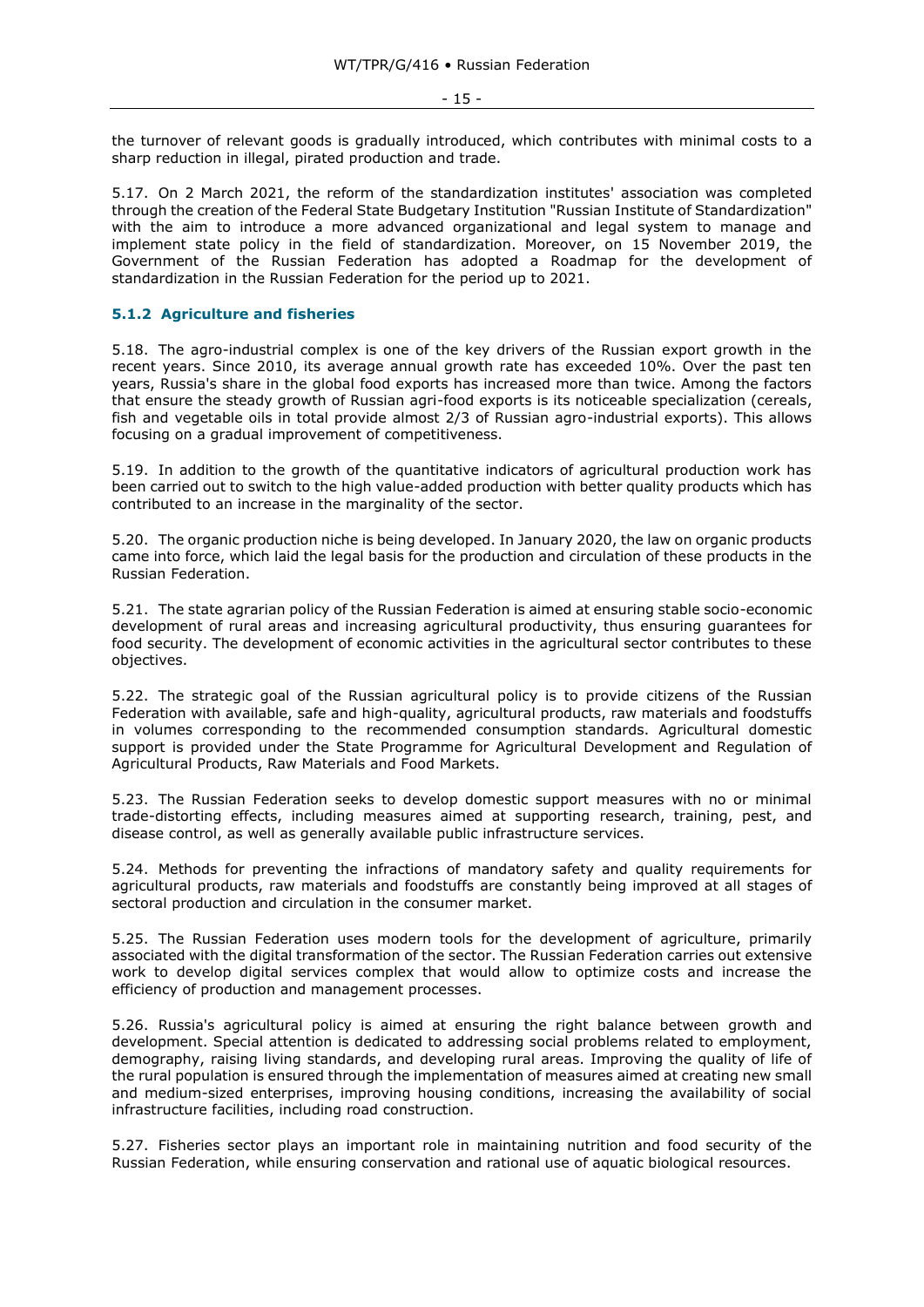5.28. The strategic policy on the development of the fisheries sector includes extraction and processing of aquatic biological resources, transportation and storage of fish and fish products, aquaculture, artificial reproduction of the aquatic biological resources, wholesale trade in fish and fish products, comprehensive operation and repairing of fishing vessels, scientific and research activities, education and training, promotion and marketing, thereby creating a sustainable cycle of economic activity in the fisheries sector.

5.29. In its fisheries policy, the Russian Federation aims to foster robust and resilient growth, following the principles of ensuring national food security, sustainable use of marine living resources, human resources development and minimization of negative environmental impact. In addition, the Russian Federation pays special attention to the promotion of high value-added vertical chains, advancement of productivity and operational efficiency of production assets, stimulation of the development of technologies and equipment for processing, and preserving fish and fish products, promotion of zero waste, energy-saving and innovative technologies in the course of fishing, processing and transportation of aquatic biological resources.

#### <span id="page-15-0"></span>**5.2 Development of trade in services**

5.30. The development of the service sector is of great importance for the economic diversification of the Russian economy.

5.31. Russia is in the top 20 countries in terms of foreign trade in services. The services sector accounts for 62% of the added value of GDP. In 2020, the key sectors of exported services were transport services (34.2%), business services (24.6%), telecommunications, computer and information services (12.6%), construction services (10.0%), travel (6.1%). The Purchasing Managers' Index (PMI) indicators have demonstrated a steady post-Covid recovery of economic activity in the services sector in Russia. In September 2020, the PMI has reached 53.7% versus 52% of the global index.

5.32. During the reporting period, there have been many significant changes in the service sector.

5.33. *Stability of the banking sector has increased*. A few recommendations and standards of the Basel Committee on Banking Supervision (BCBS) were integrated into the banking regulation. Transition to the International Financial Reporting Standard (IFRS) has been undertaken. Transition to proportional regulation depending on the type of banking license has made it possible to differentiate capital requirements, reporting forms and mandatory standards, depending on the importance of banks for the stability of the financial market, the scale and complexity of their operations. In 2017, a mechanism for the financial rehabilitation of banks, which provides for the financing of bank rehabilitation by the Bank of Russia, was introduced. The implementation of this mechanism made it possible to minimize the expenditure of state funds allocated for the implementation of measures for the financial rehabilitation of banks and to shorten the timeframes for taking measures to prevent bankruptcy.

5.34. *The level of digitalization has increased.* In 2020, the export of telecommunications, computer and information services has grown by 51% (as compared to 2016). The digitalization of financial services has been realized at an accelerated pace. To transfer financial services into a digital environment and increase their accessibility for consumers, a mechanism for remote identification of an individual client using biometric personal data was introduced. In 2018, in order to implement this mechanism, a digital platform for remote identification of citizens was created - the Unified Biometric System (UBS). Currently, credit organizations as well as other organizations supervised by the Bank of Russia that carry out operations with money or the other property, when providing services to the customers (operations or transaction), have the right to identify a client – a natural person or a representative of a client that is a legal entity empowered to act on behalf of a legal entity and is an individual without a power of attorney – without personal presence by establishing and confirming the reliability of information about them, including through the use of a Single biometric system (subject to a number of conditions). The Faster Payment System (FPS) is an infrastructural project of national significance developed by the Bank of Russia, launched in January 2019. The FBP is aimed at promoting competition, improving the quality of payment services, expanding financial accessibility and reducing the cost of payments for the population. Currently, the FBP has the ability to make transfers between the citizens' accounts, as well as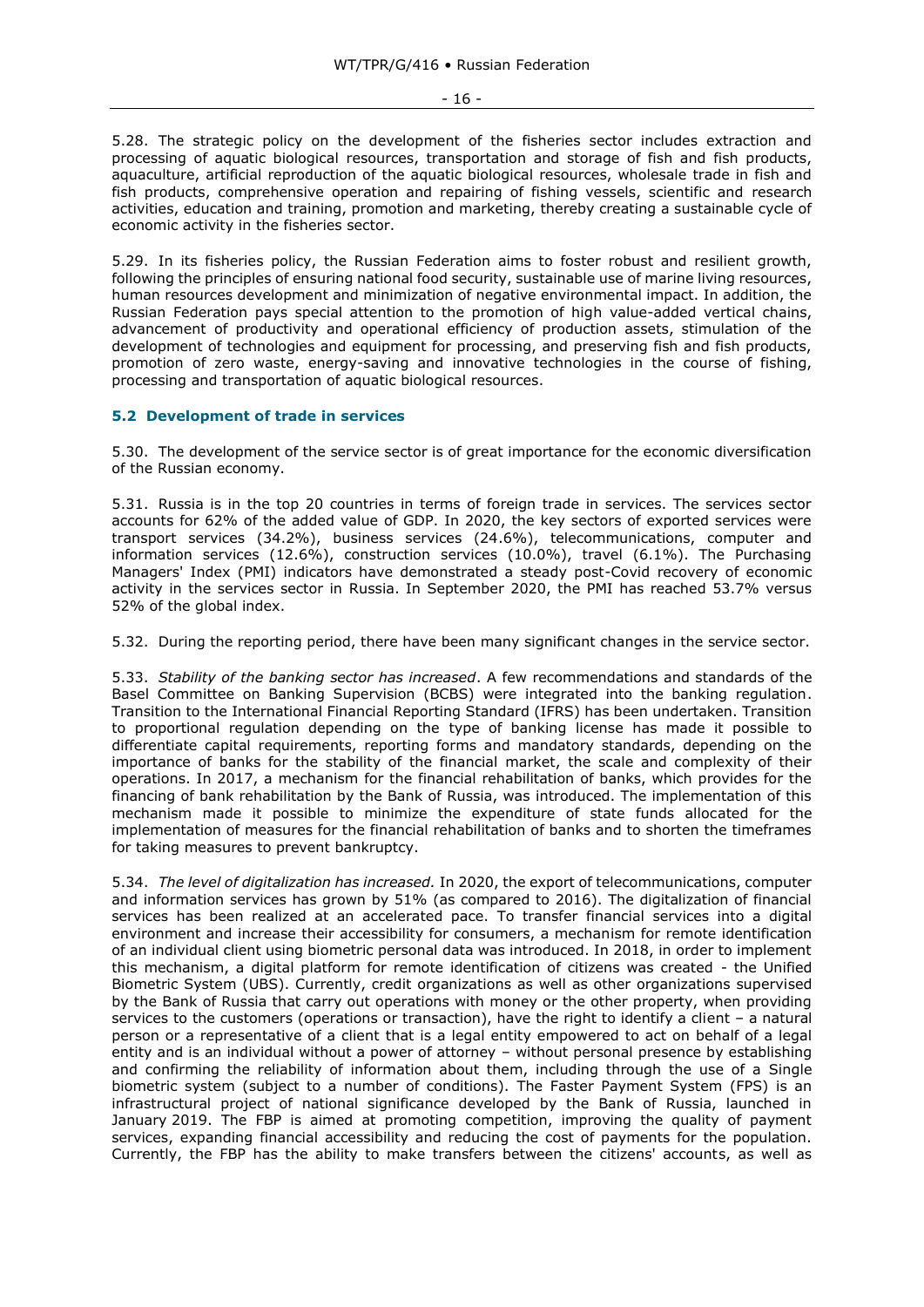payments to the legal entities and to the citizens (C2C, C2B and B2C transfers), including through the use of QR codes.

5.35. *The legal foundation for the functioning of marketplaces and online platforms* has been developed, which provides for the online interaction of financial organizations and issuers, on the one hand, and financial services' consumers, on the other, in order to ensure the possibility of financial transactions. For instance, requirements concerning activities of the operators of such financial platforms have been developed. Issues concerning the conclusion of transactions with financial organizations using information technologies have also been settled.

5.36. *Access to the Russian market has been liberalized for branches of foreign insurers.* In accordance with the Russia's WTO commitments, amendments have been made to the Russian federal legislation, according to which, starting from August 22, 2021, commercial presence of foreign insurance organizations through the creation of branches is allowed in the territory of the Russian Federation. At the same time, the established conditions for the admission of foreign insurance organizations are comparable with the respective conditions provided for the Russian organizations.

5.37. *Tourism development.* During the Confederations Cup, as well as the World and European Football Championships, visa-free entry was provided for foreign spectators who had a Fan ID and an entrance ticket to the match. As a result of the introduction of this measure, export of travel services has increased from USD 7.8 billion in 2016 to USD 11.6 billion in 2018. With the aim to increase the number of travels in Russia up to 140 million per year by 2030, a national project "Tourism and hospitality industry" was developed.

5.38. *Recognition of diplomas of foreign organizations.* In 2021, the procedure for selecting foreign educational and scientific organizations, the diplomas of which do not need to be confirmed in Russia, has been simplified. Several bilateral agreements on the mutual recognition of educational documents were signed with several WTO Members, including Hungary, Cambodia, Cyprus, Malta, Nicaragua and the Slovak Republic. The list of international ratings of foreign universities for the automatic recognition of their diplomas in Russia has also been expanded. The requirement for foreign educational and scientific organizations to be included simultaneously in all ratings has been cancelled, and the number of positions in the ratings has been increased from 300 to 500.

# <span id="page-16-0"></span>**5.3 Improving the investment climate**

5.39. The main objective of Russia's investment policy is to increase the share of investments creating high added value, including through the inflow of foreign direct investment.

5.40. The main efforts of the Government of the Russian Federation in this area are focused on providing conditions for the expansion of production and investment activity of investors, including medium and small enterprises, by increasing the predictability of the economic environment and creating stable, non-disruptive conditions for doing business, simplifying the conditions for doing business and reducing business costs, reducing the overall level of operational risks in the economy, liberalizing corporate legislation (including through the implementation of corporate law institutions used in foreign jurisdictions), strengthening anti-offshore and harmonizing tax policies with Russia's EAEU partners, reforming control and supervisory activities, further territorial development, as well as increasing the economic potential and investment attractiveness of territories by increasing the availability and quality of infrastructure.

5.41. According to the EY Study "Investment Climate in Russia - Foreign Investors Perception", foreign investors note that regional authorities are making more efforts to improve the investment climate than a few years ago and are improving the business environment to attract investment from foreign companies. Thus, investors "see the potential of the Russian economy and are inclined to increase investment in the coming years".<sup>11</sup>

5.42. To solve the relevant problems, both at the federal and regional levels, measures are being taken to improve legislation to simplify the conditions for doing business, to reduce administrative barriers, and ensure the required quality of law enforcement practice. As part of the national

<sup>11</sup> Ernst & Young, *Investment Climate in Russia: Views of Foreign Investors* (2015), p. 1.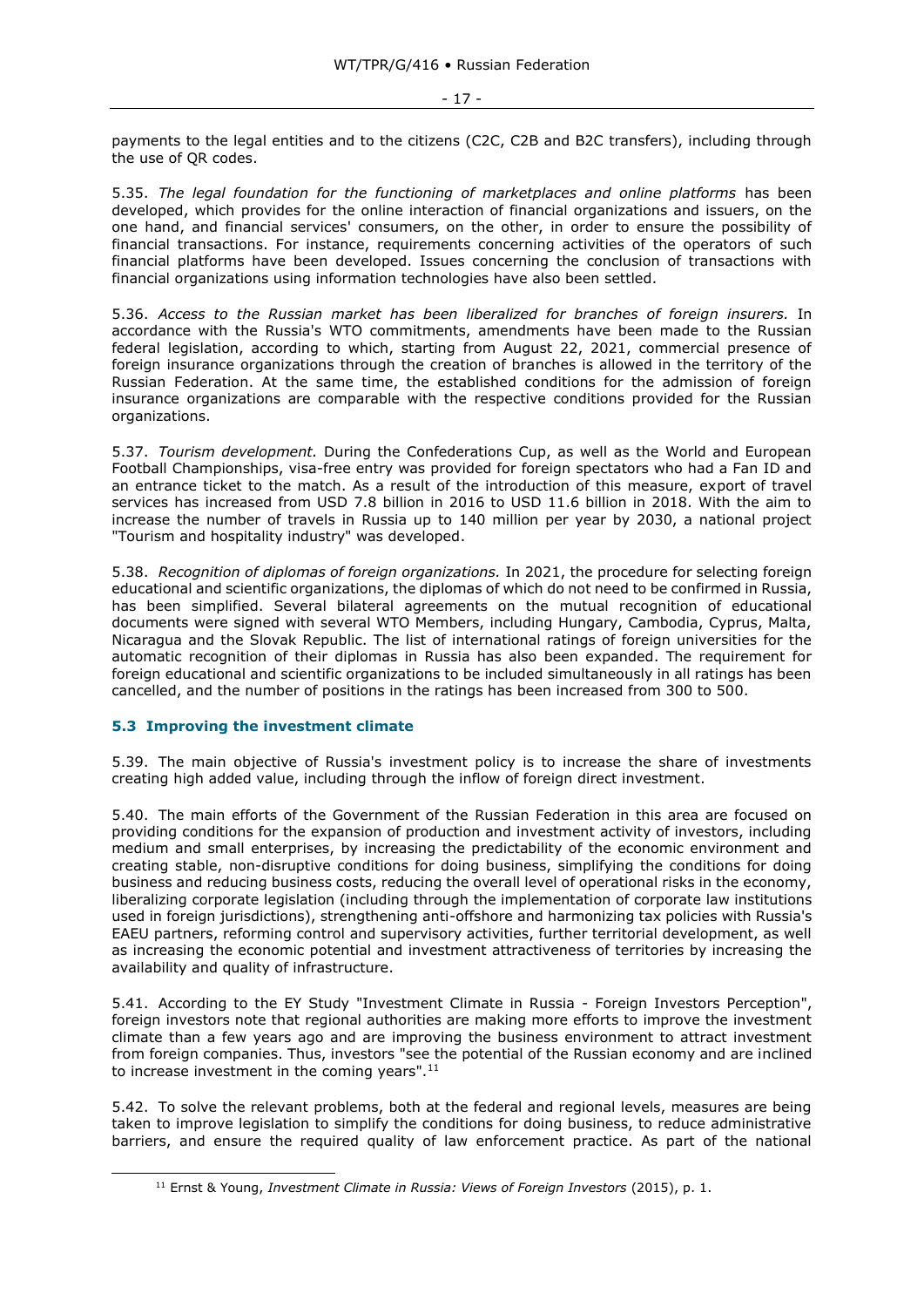entrepreneurial initiative to improve the investment climate, during the reviewed period a number of roadmaps have been developed: "Improving corporate governance", "Developing competition in economic sectors", "Increasing the availability of energy infrastructure", "Improving the legal regulation of the urban development and the business climate in the construction", "Improving customs administration", "Improving registration services for real estate, title deeds and related transactions".<sup>12</sup>

5.43. In 2018, the Government of the Russian Federation approved *an Action Plan to accelerate the capital investments growth rate of and increase their share in GDP up to 25% for the period from 2018 to 2024*. The plan provides for a set of systemic and sectoral measures. These measures are aimed, inter alia, at the integrated development of infrastructure; at the development of the competitive environment and improvement of the efficiency of companies with state participation; at the reduction of the share of government participation in competitive markets; at the improvement of the efficiency of state-owned companies; at the financial support of investment activity; to ensure a decrease in the level of equilibrium interest rates in the economy; a growth of the corporate loan portfolio and an increase in the number of profitable projects by increasing the household savings rate. A set of regulatory changes in various sectors of the economy has been also established to increase the attractiveness of investments, including in oil and gas and transport industries, in geology and subsoil use, electricity, industry, agriculture, housing construction, heating, water supply and sanitation, as well as in renovation and modernization of public utilities and energy infrastructure.

5.44. The reporting period was marked by several significant changes in investment regulation, including creation of new mechanisms.

5.45. *Business climate transformation.* Simplification of the conditions for doing business is ensured by the mechanism for managing systemic changes in the business environment "Transformation of the Business Climate" (TBC) (see the Section "Ease of Doing Business, Transparency and Public Expertise").

5.46. *Corporate law.* To simplify the procedure for state registration of legal entities and facilitate the incorporation of a limited liability company, Model Articles have been approved, based on which both newly created and existing limited liability companies can operate. Notably, the Model Articles is not required to be submitted to the registering authority.

5.47. The institution of insolvency (bankruptcy) of legal entities is being reformed to make the procedure more understandable and predictable, as well as to ensure a balance of interests of debtors, creditors and the state, to reduce the timescales for conducting bankruptcy proceedings, to speed up the bidding procedure and increase its efficiency by introducing the Dutch auction and advance disclosure of information on the property in the marketplace.

5.48. Since 2020, the procedure for establishing new joint-stock companies has been significantly simplified: registrars have the opportunity to be a single window for JSC, ensuring not only the registration and servicing all corporate procedures, but also registering share issues at the establishment and interacting with the Federal Tax Service on behalf of the company (Federal Law No. 514-FZ of 27 December 2018).

5.49. Federal Law No. 209-FZ of 19 July 2018 "On Amending the Federal Law "On Joint-Stock Companies" was adopted. It is aimed at the increase of Russia's ranking in the Doing Business rating in terms of "Protecting the Rights of Minority Investors". It also provides a legislative framework for the board of directors to oversee the risk management system. Public companies are obliged to form an audit committee of the board of directors and establish a risk management and internal control system.

5.50. On 1 October 2021, the Regulation of the Bank of Russia "On Disclosure of Information by Issuers of Equity Securities" (No. 714-P) comes into force, which optimizes the administrative burden on issuers of securities related to disclosure of information in various forms. At the same time, a number of excessive requirements are excluded, which led to duplication of disclosed information, an increase in the flow of insignificant data, in which information important for making an investment

<sup>&</sup>lt;sup>12</sup> Viewed at: http://government.ru/roadmaps/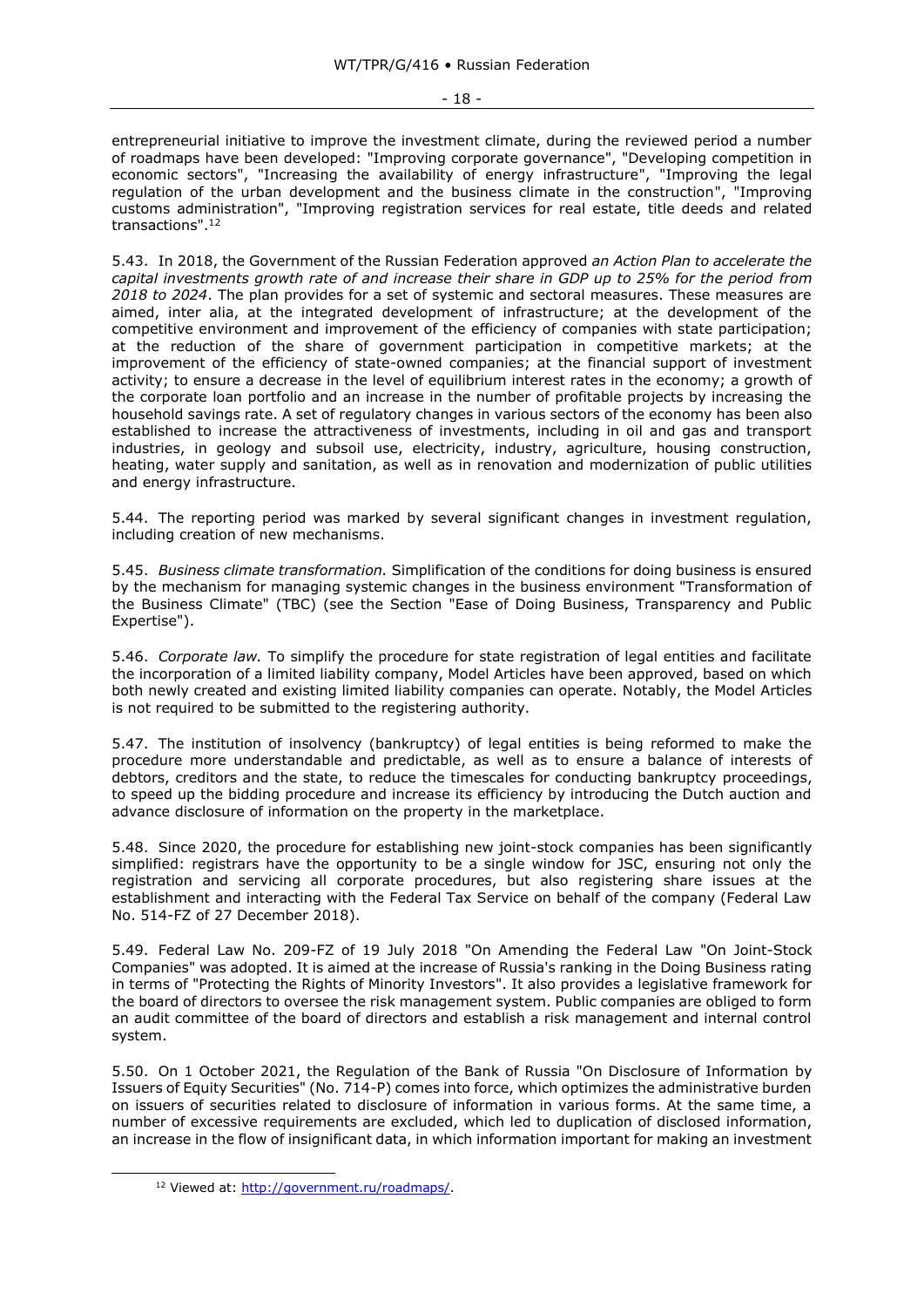decision is lost. In addition, the requirement to disclose the most important information on a consolidated basis for the issuer's group is introduced and the use of the materiality principle in information disclosure is expanded.

5.51. *Territorial development.* Special Economic Zones (SEZs), territories of advanced socioeconomic development and special administrative region are important tools for attracting investment in Russia.

5.52. SEZs are aimed at the creation of the growth points in the regions and attraction of investments in priority sectors of the economy (industry, technology, port activities, tourism). The mechanism consists in the creation of the necessary infrastructure conditions for investors, provision of the federal and regional incentives, including tax preferences. Today, there are 40 SEZs of four types with a broad geography of location (20 SEZs of industrial and production type (IPT); 7 SEZs of technical and innovative type (TIT); 11 SEZs of tourism and recreational type (TRT); 2 SEZs of port type (PSEZ).

5.53. In 2018, special administrative districts were created on Russky island (Primorsky Territory) and Oktyabrsky island (Kaliningrad region).<sup>13</sup> An international company can become a resident of a special administrative region (SAR) (a company registered in Russia in the order of redomiciliation and operating on the territory of several states, including Russia). At the end of 2020, 39 companies from foreign jurisdictions were established in the SARs.

5.54. Advanced Development Area (ADA) is an economic zone with preferential tax conditions, simplified administrative procedures and other privileges, created to attract investments, to accelerate economic development, and to improve life of the population. ADAs created in singleindustry towns allow to create attractive conditions for investors, contributing to the diversification of the economy of single-industry cities and increasing its sustainability. Currently, there are 86 ADAs operating in monotowns.

5.55. *Deoffshorization of the Russian economy.* As part of the "deoffshorization" of the Russian economy to increase its production and innovation potential, the harmonization of anti-offshore and tax policies with Russia's partners in the EAEU continues in order to prevent Russian businesses from using the EAEU member states as intermediaries of offshore financial networks.

5.56. *Investment Protection and Promotion Agreement (IPPA)*. In 2020, to create additional mechanisms to protect the interests of the investor and the state, as well as to lay the predictable groundwork for the implementation of large investment projects, a mechanism of agreements on the protection and promotion of capital investments was launched. IPPA is an agreement between business and the state, according to which business, for its part, undertakes to make investments within the framework of the project and implement an investment project on the territory of the Russian Federation, and the state undertakes to ensure the stability of the legal regime for the implementation of such a project. These agreements envisage the possibility to provide investors with a "stabilization clause" for various types of taxes; removal of infrastructural restrictions for the implementation of projects through investors reimbursement. IPPA with the organization implementing the project (OIP) is concluded by application without holding competitive tender. In 2020, 24 IPPAs were signed under new investment projects in the chemical industry, transport, energy, mining and processing of minerals, timber processing, agriculture, healthcare, and other areas.

5.57. *The Foreign Investment Advisory Council in Russia (FIAC).* In order to attract foreign direct investments and to create favourable conditions for doing business in Russia, one of the most reputable business associations, the FIAC, has been working for 26 years. FIAC Members are implementing the major commercial projects in many sectors of the economy. In addition, every year, with the active participation of FIAC, measures are implemented to improve the legal framework and enforcement of rules governing business environment.

<sup>13</sup> Federal Law No. 290-FZ of 3 August 2018 "On International Companies" and Federal Law No. 291-FZ of 3 August 2018 "On Special Administrative Regions in Kaliningrad Region and Primorsky Krai."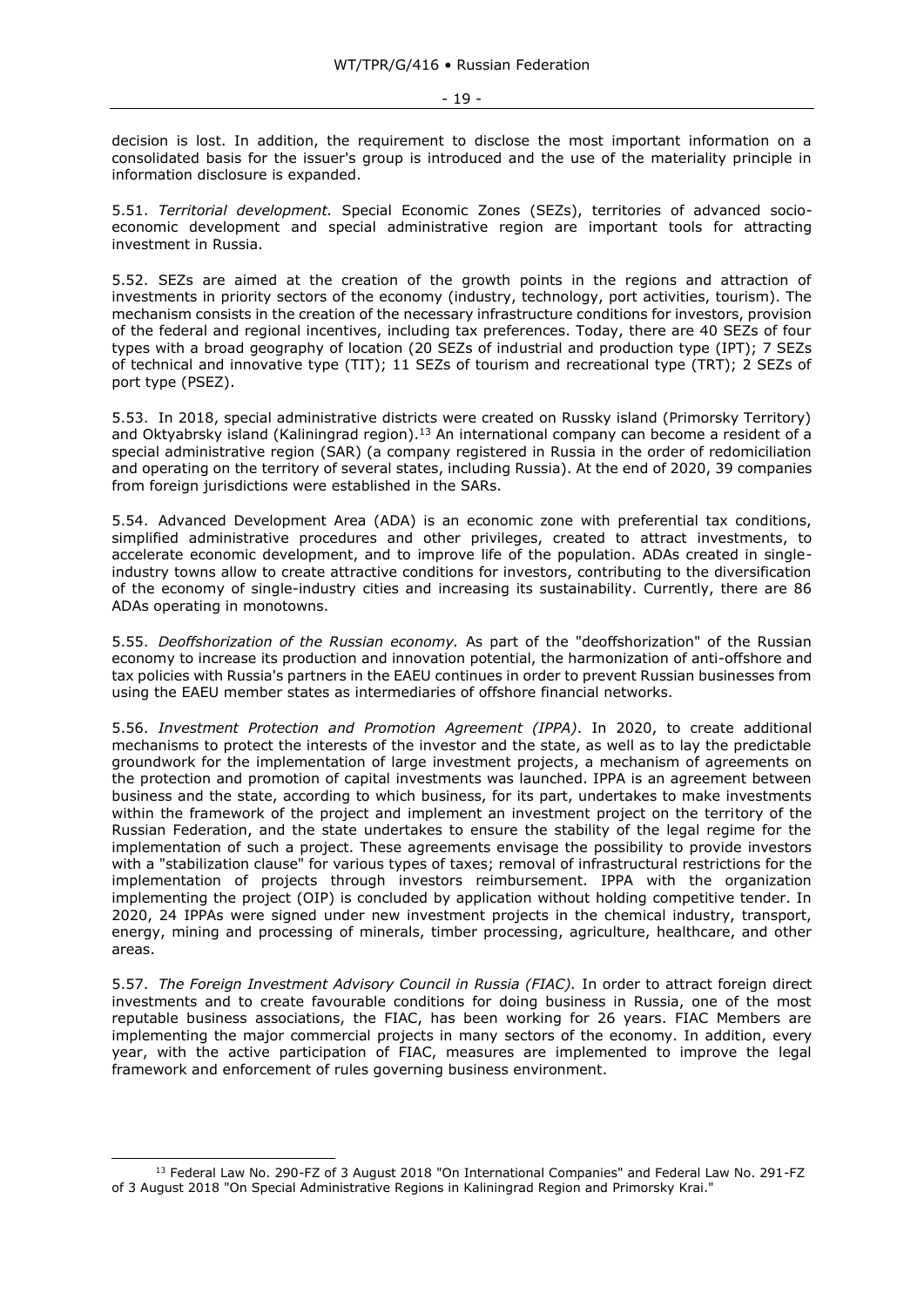#### - 20 -

#### <span id="page-19-0"></span>**5.4 Innovative development**

5.58. By 2020, Russia climbed to 47<sup>th</sup> place of the WIPO Global Innovation Index. The highest indicators of the index are: the development of higher education (17); trade, competition, and market size (18); information and communication technologies (29); knowledge formation (30); research and development (33); online creativity (44).

5.59. During the period from 2016 to 2020, there was a gradual change in the structure of the Russian economy in the direction of innovative development. The level of innovation of organizations increased to 9.1% in 2019,<sup>14</sup> and the share of products of high-tech and knowledge-intensive industries in GDP increased to 23.4% in 2020.<sup>15</sup>

5.60. The industry of information and telecommunication technologies in 2020 became one of the leaders in terms of the dynamics of gross added value with the growth level of 2.8% compared to 2019. The largest contribution to gross added value was made by companies operating in the telecommunications and information technology industries. The indicator of the share of companies and organizations that carry out technological innovations, calculated in accordance with international recommendations on the statistical measurement of innovation, implemented by the OECD jointly with Eurostat (Oslo Manual), increased from 20.2% in 2016 to 21.6% in 2019.<sup>16</sup> The most noticeable technological development (28%) has been observed in the industrial sector (compared with 24.8% in 2016).

5.61. The scientific potential of the Russian economy has been consistently developed: during the reporting period, there was a steady increase in the number of developed advanced production technologies. At the end of 2020, this indicator increased by about 30%, compared to 2016.

5.62. Work is underway to develop innovative scientific and technological centres (the so-called technological valleys) on the territory of which a special legal regime is implemented. By the end of 2020, five such centres have been created, some of them were established at the premises of the largest Russian universities.

5.63. The mechanism of so-called Experimental Legal Regimes in the field of innovation has been introduced by the Federal Law of 31 July 2020 No. 258-FZ "On experimental legal regimes in the field of digital innovation in the Russian Federation". This law launched "Regulatory Sandboxes" in the field of digital innovation. "Regulatory Sandboxes" have been successfully operating since 2020. A special legal environment for testing new products helps to reduce business costs and accelerate the development of promising ideas. "Regulatory Sandboxes" allows to minimize regulatory requirements that delay the development of innovations. Due to the special conditions of the "Regulatory Sandboxes", companies that develop new products and services, as well as government representatives, can test technologies without the risk of violating applicable legislation. Subsequently, if testing has passed successfully, the developers may enter the market with these new products and services. The sphere of "Regulatory Sandboxes" application includes, inter alia, industrial production, electronic sale of goods, works and services, construction, financial market, agriculture. Similar Experimental Legal Regimes were launched to test and implement new technologies, including artificial intelligence, medicine and telecommunications, autonomous vehicles, communications.

#### <span id="page-19-1"></span>**5.5 Digital economy**

5.64. Since the first Review of Russia's Trade Policy, a large-scale work was carried out to digitize the Russian economy and develop the e-commerce, considering all modern global trends. The significance of this work has increased significantly during the COVID-19 pandemic.

5.65. The importance of the harmonious development of electronic commerce is stressed in the Strategy for the Development of the Information Society in the Russian Federation for 2017-2030, approved by the Decree of the President of the Russian Federation as of 9 May 2017 No. 203. To

 $14$  The indicator of the innovative activity level of organizations for 2020 will be published in the public domain in September 2021.

<sup>&</sup>lt;sup>15</sup> According to Rosstat.

<sup>&</sup>lt;sup>16</sup> Indicator of the share of companies and organizations carrying out technological innovations for 2020 will be published in the public domain in September 2021.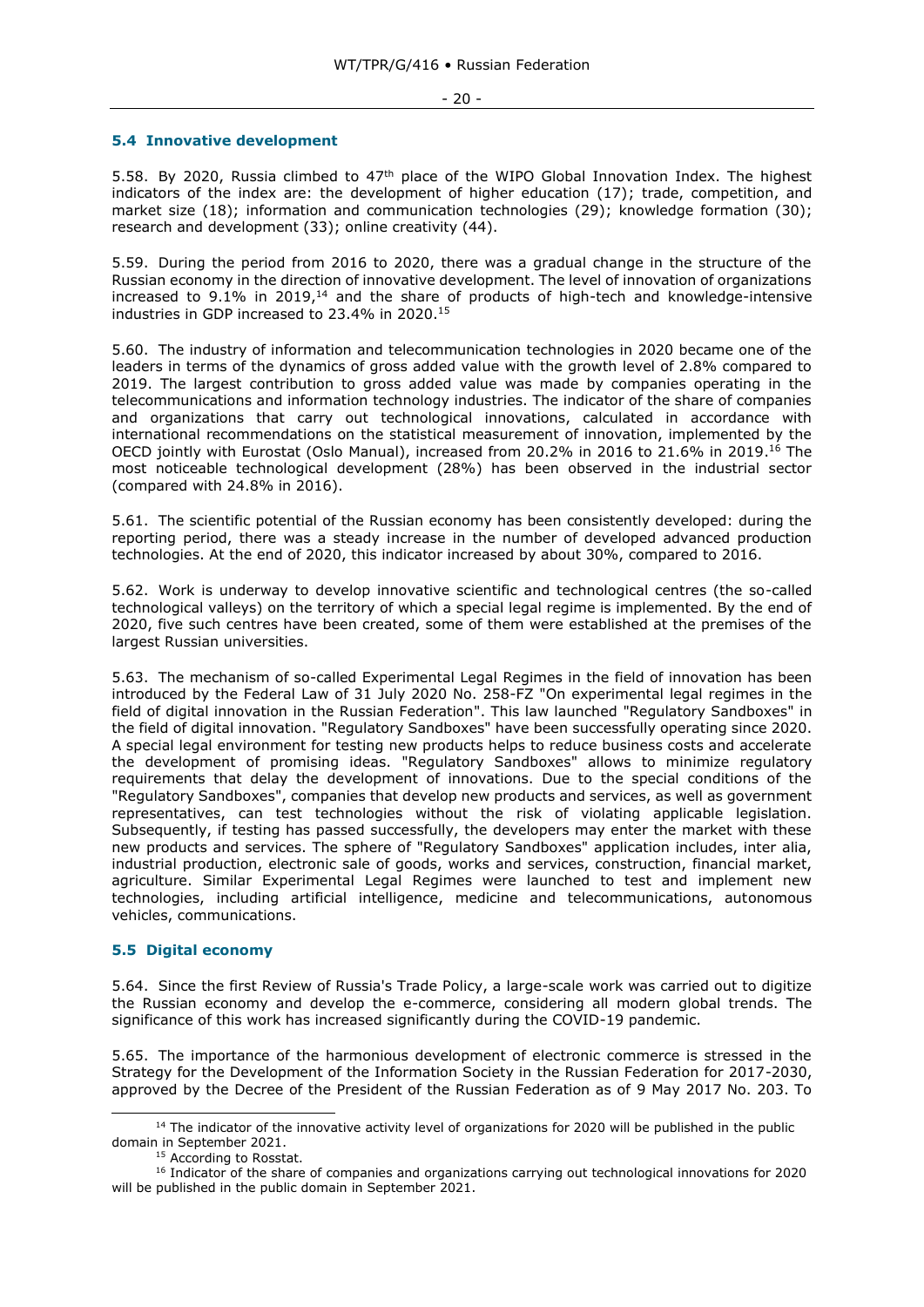implement the national interests of the state when creating a digital economy, the strategy provides for the use of mechanisms aimed at protecting citizens from counterfeit products, developing legislation to protect competition, implementing equal tax regime to companies, creating a payments and logistics infrastructure for e-commerce, transparency of cross-border payments, ensuring the protection of consumer rights in the information and communication network of Internet.

5.66. The National Programme "Digital Economy of the Russian Federation", approved in 2017<sup>17</sup>, formed the basis of the National Programme "Digital Economy of the Russian Federation" which was approved in December 2018. The National Programme shall be implemented by the 2024. The goals of the National Programes are: to make the Internet accessible to everyone; to cover the largest cities of the Russian Federation with 5G communication networks; to protect the information of citizens, businesses and the Government; to increase the efficiency of the main sectors of the economy; to train personnel to work in the digital environment; to triple the share of costs spent for the development of the digital economy in GDP.

5.67. Effective operation of existing markets and industries in the digital economy is possible, only if digital platforms are well developed, technologies, institutional and infrastructural environments are created and well-functioning. Therefore, the National Programme is being implemented within the framework of 7 national projects: (1) regulatory regulation of the digital environment; (2) information infrastructure; (3) human resources for the digital economy; (4) information security; (5) digital technologies; (6) digital government; (7) artificial intelligence.

5.68. As part of the implementation of the National Programme, the following significant for the digitalization of the economy and trade legal instruments have been adopted:

- The law<sup>18</sup> on "Regulatory Sandboxes" was adopted, establishing the mechanism for the operation of experimental legal regimes, including the procedure for their initiation, implementation, monitoring, determination of results and requirements for participants;
- Russian legislation provides for the definition of digital currency<sup>19</sup>. At the same time, payment for goods and services in digital currency is prohibited on the territory of the Russian Federation. In Russia digital currency can be bought, issued, sold, and used in other transactions;
- The ban on the Internet sale of over-the-counter pharmaceuticals has been lifted for licensed pharmacy. Such a measure became especially relevant during the spread of coronavirus  $infection<sup>20</sup>$
- IT-companies<sup>21</sup> are provided with tax reliefs, which was a timely support for these industries amid the pandemic;
- The concept of "digital rights" was introduced. It determined the status of the self-executing contracts ("smart contracts") <sup>22</sup>;
- The Concept for the Development of Regulation of Relations in the Field of Artificial Intelligence Technology and Robotics Technology until 2024 was approved.<sup>23</sup>

5.69. The ongoing digitalization of economic and trade activities allows Russia to be an active participant in the discussions and negotiations on the settlement of trade aspects of e-commerce, including within the framework of WTO, to promote its best practices in this area and adopt the best practices of foreign partners.

<sup>&</sup>lt;sup>17</sup> Order of the Government of the Russian Federation dated 28 July 2017 No. 1632-r.

<sup>&</sup>lt;sup>18</sup> Federal law of 31 July 2020. No. 258-FZ "On experimental legal regimes in the field of digital innovation in the Russian Federation."

<sup>&</sup>lt;sup>19</sup> Federal Law of 31 July 2020 No. 259-FZ "On digital financial assets, digital currency and on amendments to certain legislative acts of the Russian Federation."

<sup>&</sup>lt;sup>20</sup> Federal Law No. 105-FZ of 3 April 2020 "On Amendments to Article 15.1 of the Federal Law "On Information, Information Technologies and Information Protection" and the Federal Law "On the Circulation of Medicines ".

<sup>&</sup>lt;sup>21</sup> Federal Law of 31 July 2020 No. 265-FZ "On Amendments to Part Two of the Tax Code of the Russian Federation".

<sup>&</sup>lt;sup>22</sup> Federal Law of 18 March 2019 No. 34-FZ "On Amendments to Parts One, Two and Article 1124 of Part Three of the Civil Code of the Russian Federation."

<sup>&</sup>lt;sup>23</sup> Order of the Government of the Russian Federation of 19 August 2020 No. 2129-r.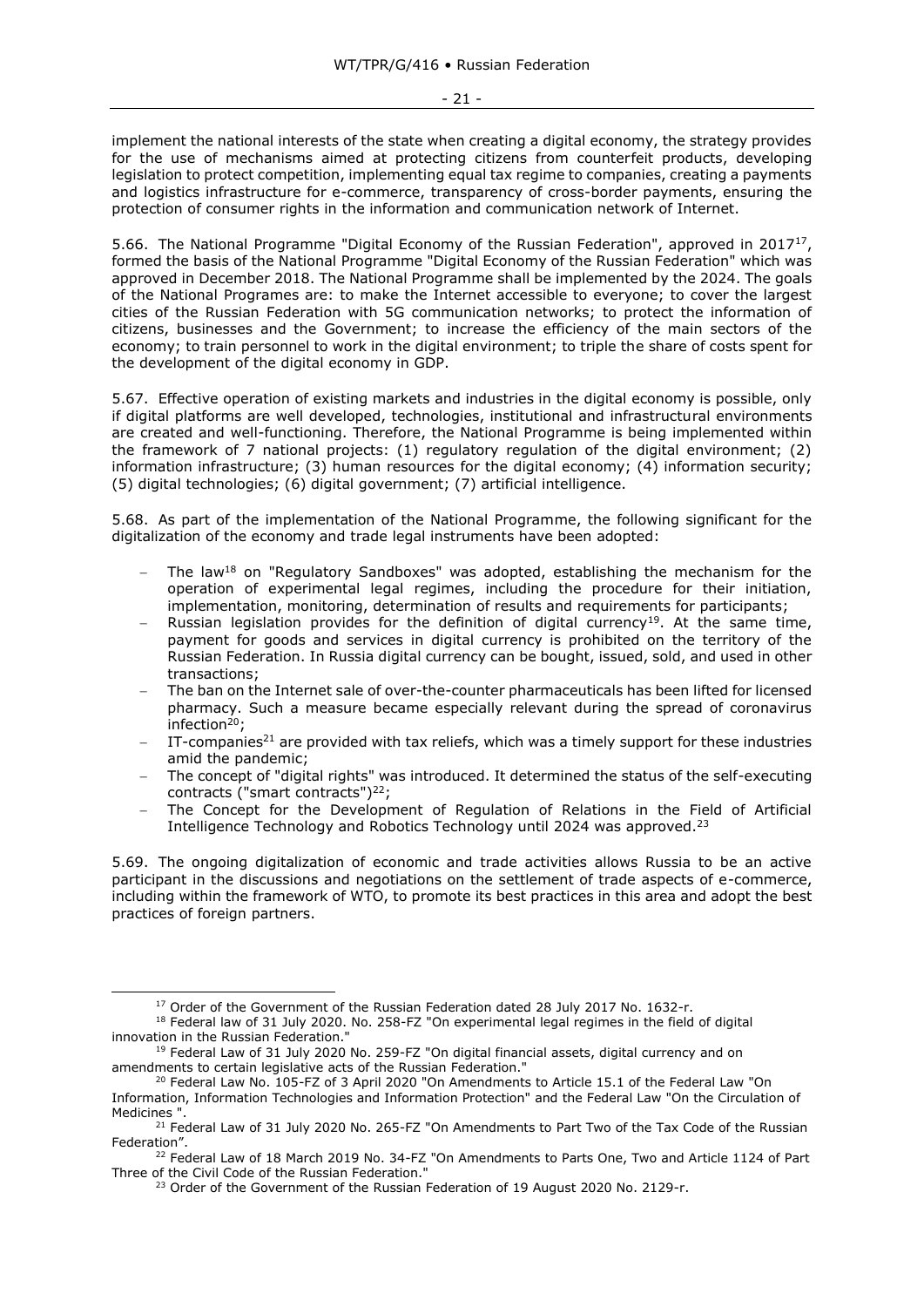# <span id="page-21-0"></span>**6 INTELLECTUAL PROPERTY RIGHTS**

6.1. Ensuring an effective protection of intellectual property rights that is adequate for the modern time is an important aspect of the Russian policy to promote innovative and technological development. During the reporting period, numerous positive steps were taken in this area, which translated into legislative changes. Certain changes were aimed at ensuring a transition to electronic document management in patent application proceedings and introducing digital technologies – for instance, 3D models are now considered equivalent to descriptions and technical drawings for the purpose of patent applications. Improvements were brought to the outsourcing processes used for patent examinations. Legislative provisions on the legal protection of industrial designs have been strengthened, in particular, through introducing temporary legal protection of industrial designs between the date on which the information about a patent application is published until the date on which the information on granting of the patent is made public.

6.2. Since 2016, there have been several improvements in anti-piracy legislation. The scope of antipiracy laws was significantly expanded. The obligation to protect the exclusive rights of right holders was extended to a wider list of entities. A mechanism for the removal of information from online search results and for extra-judicial blocking of web-site "mirrors" was implemented. In November 2018, a Memorandum "On cooperation in the field of protection of exclusive rights in the era of evolving digital technologies" was signed. The Memorandum, inter alia, includes an obligation of search engine operators to remove links to illegally posted audio-visual works of copyright holders upon their request. The Federal Law as of 8 June 2020 No. 177-FZ "On Amendments to the Federal Law "On Information, Information Technologies and Information Protection" on restricting access to "pirated "applications came into force in October 2020.

6.3. The Customs Code of the EAEU adopted in 2018 also envisages a few provisions aimed at strengthening measures of customs protection of intellectual property rights.

6.4. As of July 2019, a copyright holder may file an online application with the Federal Custom Service of Russia for the protection of their rights (inclusion of an object of intellectual property in the customs register of intellectual property objects).

6.5. As of 2019<sup>24</sup> geographical indications are legally recognized as objects of intellectual property similar to appellations of origin, but with a simpler registration procedure.

6.6. In 2018, the Russian Federation became a party to the Geneva Act of the Hague Agreement Concerning the International Registration of Industrial Designs; The Marrakesh Treaty to Facilitate Access to Published Works for Persons Who Are Blind, Visually Impaired or Otherwise Print Disabled, and, from 2020, the Beijing Treaty on Audio-visual Performances.

6.7. In the reporting period, Russia joined the regional system for the protection of industrial designs based on the Protocol for the Protection of Industrial Designs to the Eurasian Patent Convention of 9 September 1994. The Protocol expands the scope of activities of the Eurasian Patent Organization to include industrial designs.

6.8. Russia became a member of the regional system for the protection of means of individualization based on the Treaty on Trademarks, Service Marks, and Appellations of Origin of the Eurasian Economic Union. The Treaty makes it possible to obtain legal protection of trademarks and appellations of origin in the territory of all EAEU member states on the basis of a single application filed with one of the national patent offices.

#### <span id="page-21-1"></span>**7 DEVELOPMENT OF COMPETITION**

7.1. In recent years, increasing attention has been devoted to promoting competition as an important tool that enables economic growth. The task of actively supporting the promotion of competition in the Russian Federation is defined as a priority area of policy at all levels of the Russian

<sup>&</sup>lt;sup>24</sup> Federal Law of 26 July 2019 No. 230 FZ "On Amendments to Part 4 of the Civil Code of the Russian Federation".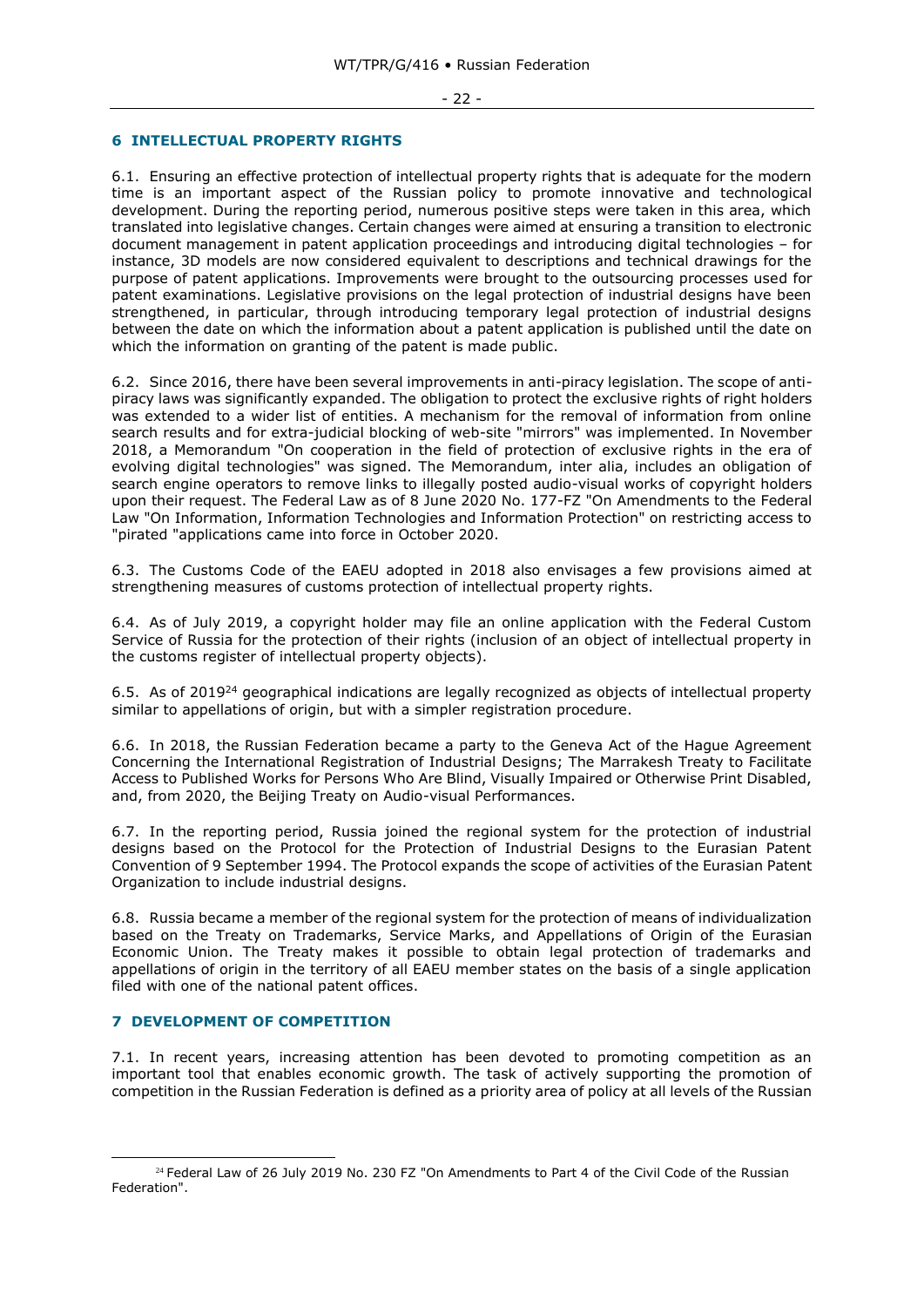government by Decree of the President of the Russian Federation of 21 December 2017 No. 618 "On the Main Directions of State Policy for the Promotion of Competition".

7.2. The Decree further defines the core principles of state policy for the promotion of competition: ensuring equal conditions and freedom of economic activity in the territory of the Russian Federation; the inadmissibility of restraining economically justified transition of natural monopoly spheres from the state of natural monopoly to competitive markets; state regulation of prices (tariffs), based on the recovery of costs by organizations carrying out regulated activities, ensuring the reduction of costs and increased efficiency, in the long term interests of the consumer; inadmissibility of state regulation of prices (tariffs) or their maximum level in competitive product markets, with the exception of cases provided by the legislation of the Russian Federation; development of organized (exchange) trade; information transparency of the activities of infrastructure monopolies.

7.3. A National Plan for the Promotion of Competition in the Russian Federation for 2018-2020 (hereinafter - the National Plan), designed to ensure the implementation of the core principles of state policy in this area was approved by Decree No. 618. This plan provided the basis for important legislative initiatives. Currently, work is being finalized on a national plan for the development of competition for 2021-2025, which will include the following main directions:

- Ensuring an efficient and transparent management of state and municipal property;
- Development of small and medium-sized businesses;
- Digitalization of antimonopoly and tariff regulation;
- Deregulation of natural monopolies;
- Unification and systematization of state and municipal preferences for business entities;
- Development of organized (exchange) trade.

# <span id="page-22-0"></span>**8 EASE OF DOING BUSINESS, TRANSPARENCY AND PUBLIC EXPERTISE**

8.1. According to the World Bank's composite rating "Ease of Doing Business" in 2020 Russia is ranked 28<sup>th</sup> among 190 economies in terms of ease of doing business. Russia improved its rating position in comparison with this indicator in 2016.

# **Table 8.1 Positions of Russia in the** *Doing Business* **rating, 2012-20**

| <b>DB</b><br>2012               | DB<br>2013  | DB<br>2014 | DB<br>2015 | <b>DB</b><br>2016 | <b>DB</b><br>2017 | <b>DB</b><br>2018 | DB<br>2019 | DB<br>2020 |  |
|---------------------------------|-------------|------------|------------|-------------------|-------------------|-------------------|------------|------------|--|
| <b>Overall ranking position</b> |             |            |            |                   |                   |                   |            |            |  |
| 120                             | (17)<br>ᆠᆠᄼ | 92         | 63         | J 1               | 40                | 35                | っ.<br>⊥ ب  | 28         |  |

Source: World Bank.

8.2. One of the main priorities of Russian trade and investment policy is to ensure transparent and predictable business environment in Russian market and seek the same reciprocity in the foreign markets.

8.3. An Actual Impact Assessment (AIA) procedure for regulatory legal acts has been in place since 2016. This procedure implies a revision of regulatory acts with limited efficiency vis-à-vis the stated regulatory goals with a view to improving the currently applicable regulations and eliminating unreasonable duties, prohibitions and restrictions applied to business and other economic activities.

8.4. Regulatory Impact Assessment (RIA) is one of the main regulatory policy tools aimed at preventing the introduction of illegal, unreasonable, unenforceable, excessive, irrelevant, conflicting and duplicative requirements, which could translate to potential costs for businesses, including small and medium-sized enterprises. Public consultations with stakeholders, which are an important element of the RIA procedure, allow to identify stakeholders' positions, ensure transparency of the process through which all interests of affected groups are considered, and to ensure that all interests are taken into account. The RIA mechanism is constantly being improved. As such, in 2020, the scope of RIA was expanded.<sup>25</sup> Clarifications to the principles, conditions, and competences to introduce mandatory requirements were introduced. In addition, the procedure for drafting legal acts that contain mandatory requirements, and the basis for assessment of their implementation,

<sup>&</sup>lt;sup>25</sup> Federal Law of 1 November 2020 "On mandatory requirements in the Russian Federation" No. 247-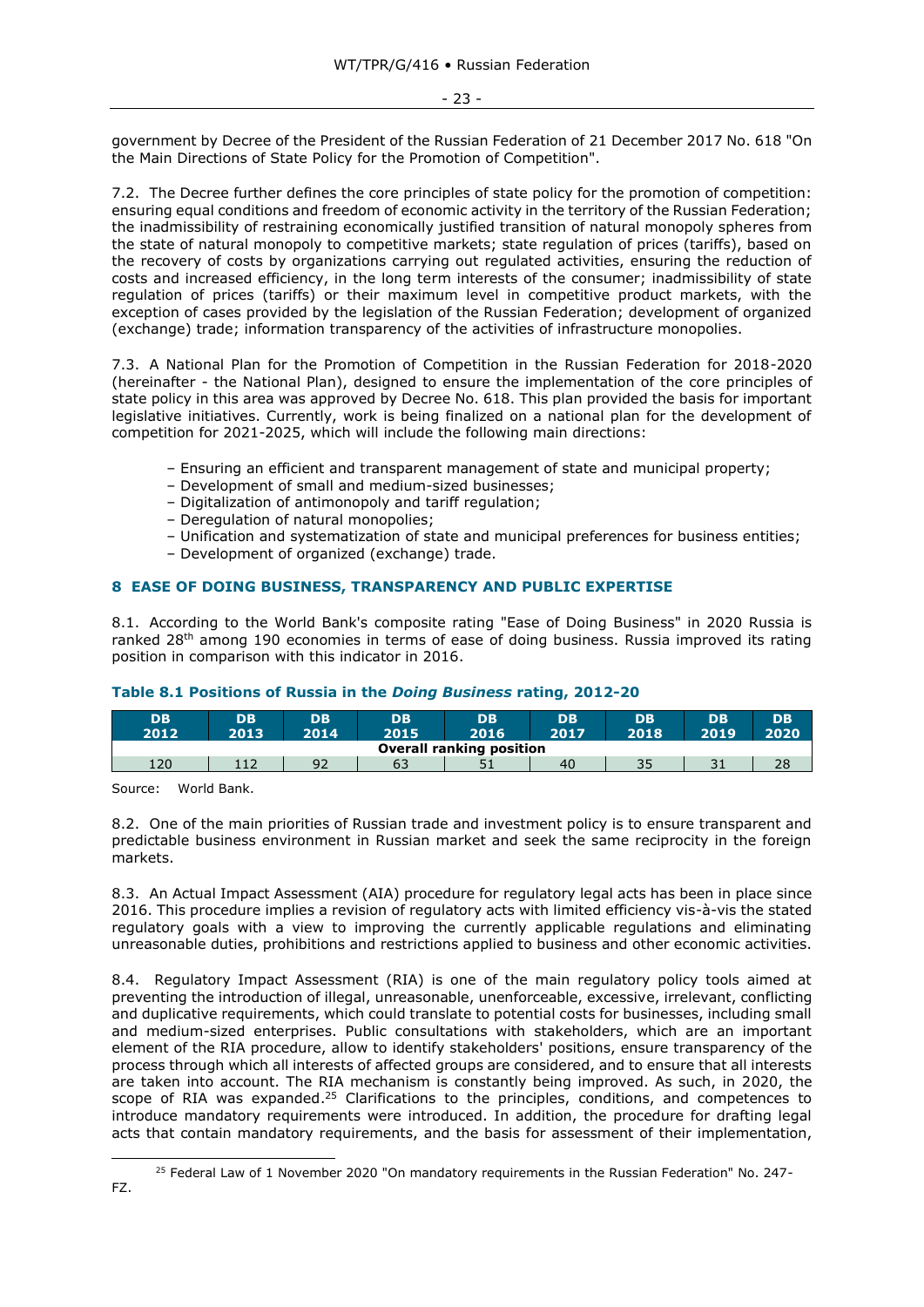were clarified. The RIA mechanism is also being improved in the context of ensuring that interests of Russia's regions are fully taken into account.

8.5. A closed regulatory cycle mechanism has been created to ensure the participation of stakeholders in establishing and assessing the application of mandatory requirements. Legislative acts containing mandatory requirements may come into force twice a year – 1 March and 1 September. The term of validity of secondary legislative acts which establish mandatory requirements has been limited (no more than 6 years). A public online portal containing a registry of mandatory requirements was created.

8.6. 2019 saw the introduction of a "regulatory guillotine" mechanism. The mechanism is aimed at a revision and abolition of legislative acts that negatively affect the business climate and regulatory environment. This would ensure a new system of clear and conspicuous requirements for business entities, brig about a significant reduction in the administrative burden on businesses on the one hand, and an increase in the level of consumer safety on the other hand. Since the mechanism was introduced, more than 12.3 thousand legislative acts, which contained mandatory requirements, were replaced 447 legislative acts with updated requirements. All the replacement acts were discussed with stakeholders; they also have gone through legal review as well as the RIA procedure.

8.7. The implementation of the mechanism "Transformation of the Business Climate" (TBC) is being undertaken in order to provide immediate respond by the authorities to requests from the business to reduce administrative barriers in business activities. This mechanism is aimed at deregulating business, including eliminating redundant, outdated, and conflicting requirements provided by the legislative acts. A key feature of TBC is the most active involvement of the business community in shaping the reforms agenda. Business is involved in all its stages - from identifying challenges of doing business in various industries, finding ways to address them, to an assessment of the quality of the work of authorities. In 2020, the TBC mechanism was modified, an updated regulatory framework was approved. As part of the implementation of the TBC mechanism the following legal acts were adopted: one Decree of the President of the Russian Federation, 21 federal laws, 28 legislative acts of the Government of the Russian Federation, 56 departmental acts and three decisions of the Eurasian Economic Commission.

8.8. Since the first TPR, the Government of the Russian Federation has adopted many documents, which were aimed at reducing excessive administrative pressure on business and increasing the efficiency of state regulation. The reform of government control and supervision, conducted since December 2016, has led to the development of mechanisms for systematic assessment of mandatory requirements and analysing their efficiency, with a view to further optimization. These mechanisms are being successfully implemented.

# <span id="page-23-0"></span>**9 INCLUSIVE ECONOMY**

9.1. Russia actively promotes and applies inclusive approach to ensure that all participants in foreign economic activity receive their fair share of benefits brought about by globalization. Inclusive policies complement Russia's efforts to diversify trade, enabling broader economic growth and maintaining confidence in an open, rules-based trading system.

#### <span id="page-23-1"></span>**9.1 Micro, small, and medium-sized enterprises**

9.2. Micro, small and medium-sized enterprises (MSMEs) play an important role in the economy of the Russian Federation. By the end of 2020, there were over 5.7 million MSMEs<sup>26</sup>. They accounted for 20.8% of the country's GDP, 17.2% of non-resource exports, as well as 32.5% of the total employed population or 22.8 million people. About 27% of MSME are managed by female entrepreneurs.

9.3. Under the Federal Law of 24 July 2007 No. 209-FZ "On the Development of Small and Medium-Sized Enterprises", MSMEs are defined as companies that meet the following conditions: (1) the share of foreign or large companies in the authorized capital does not exceed 49% whereas state's share does not exceed 25%; (2) the average number of employees of an enterprise does not exceed: 15 people for micro-, 100 people for small, 250 people for medium-sized enterprises; (3) yearly

<sup>&</sup>lt;sup>26</sup> Viewed at: [https://ofd.nalog.ru.](https://ofd.nalog.ru/)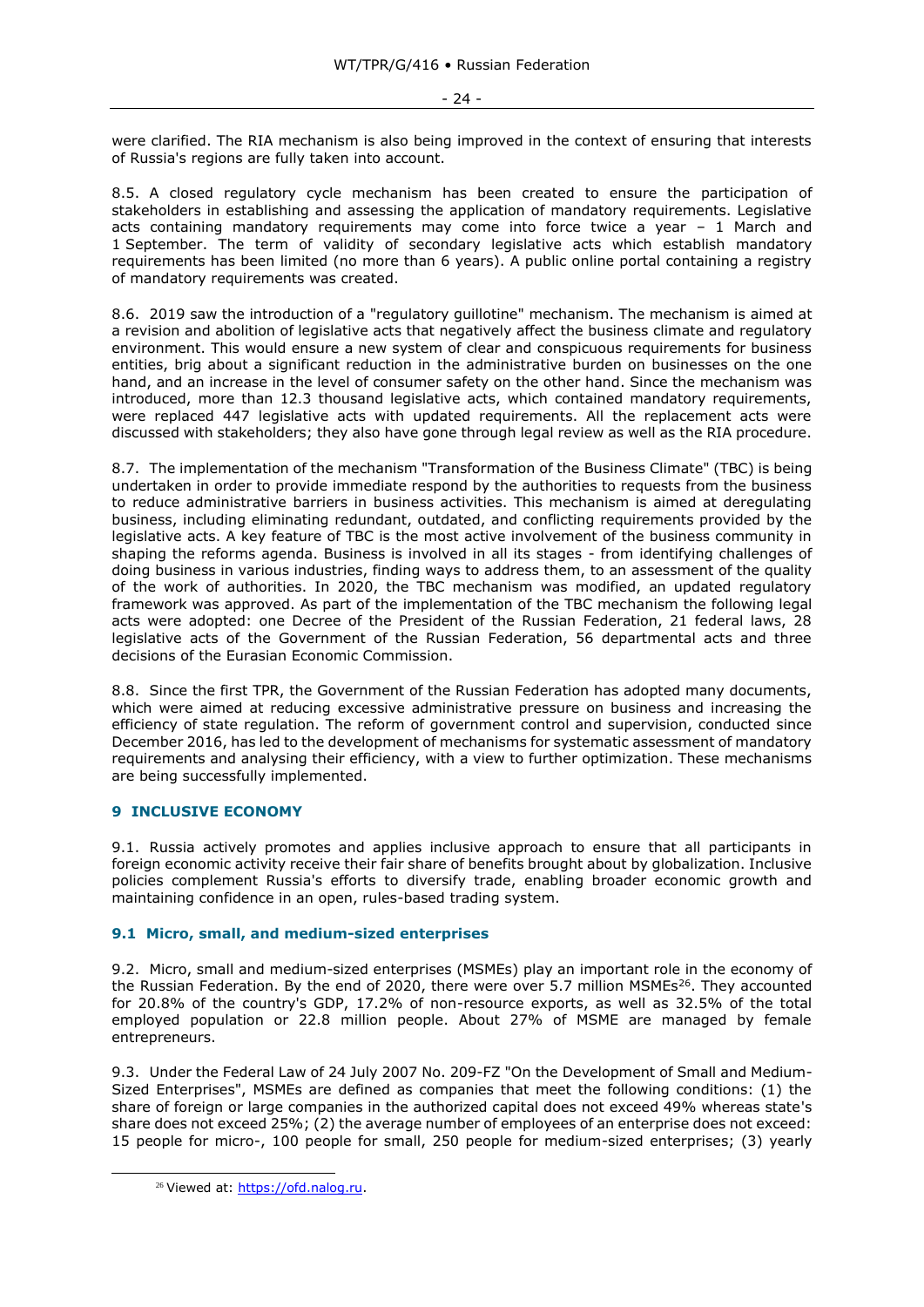- 25 -

revenue of the organization does not exceed: RUB 120 million for micro-, RUB 800 million for small, RUB 2 billion for medium-sized enterprises. A company is no longer considered an MSME only if the maximum values for revenue or number of employees exceed the established thresholds for three consecutive calendar years. At the same time, if the company does not meet the conditions on the employees or revenue, it ceases to be considered an MSME on the next month after the date is included into the Unified Register of MSMEs.

9.4. The regulatory environment is being constantly improved, taking into account the interests of MSMEs, including the reduction of the administrative and regulatory burden on them. All regulatory legal acts undergo an examination as to their potential impact on the MSMEs.

9.5. In Russia, the MSMEs are given the practical opportunity to contribute to the process of developing norms, including through providing comments on new or revised legislation and regulations. A working group has been created under the presidium of the Government Commission for the Development of Small and Medium-Sized Enterprises. The membership of the group is extended to various public groups and organizations active in the MSME context, including the Chamber of Commerce and Industry of the Russian Federation, the all-Russian public organizations "Opora Russia" and "Business Russia". Within the group, society organizations monitor on an ongoing basis the views of the business community and make proposals for adjusting regulatory framework in accordance with the position expressed by the majority of the surveyed MSMEs.

9.6. As part of the business environment simplification efforts, MSMEs make active use of the "Transformation of the business climate" mechanism.

9.7. In accordance with the national project "Small and Medium-sized Entrepreneurship and Support for Individual Entrepreneurship Initiative", a "Digital MSME Platform" is being developed in order to support MSMEs in complying with new regulatory and legislative requirements. The platform consolidates information on all support measures for MSMEs and allows them to identify applicable programmes and receive such support remotely.

# <span id="page-24-0"></span>**9.2 Promoting women's entrepreneurship**

9.8. The Russian Federation is committed to the principle of gender equality, which is facilitated by various policy instruments, including trade policy.

9.9. Russia supported the adoption of the WTO Joint Declaration on Trade and Women's Economic Empowerment signed at the Eleventh WTO Ministerial Conference in Buenos Aires, Argentina, in 2017. Since 2021 Russia has been a member of the WTO Informal Working Group on Trade and Gender.

9.10. Significant progress in promoting women empowerment has been achieved through the implementation of the 2017-2022 National Strategy for Action for Women.<sup>27</sup>

9.11. Over the past 5 years, a number of measures have been taken in this area. The number of professions in which female labour is prohibited has been reduced by 4 times. Support for womenled MSMEs and women's entrepreneurship was strengthened. Increased competitiveness of women in the labour market was ensured through the organization of vocational training for women on parental leave. A gradual increase in wages was introduced in the public sectors of the economy, in which women are predominantly employed (for example, in education, science, health care, culture and social protection). Measures were introduced to create favourable conditions for combining work with family responsibilities such as the bringing up of children, including those with disabilities and children with health limitations. Regulations applicable to remote (distance) work were improved.

9.12. Multilateral international projects and initiatives aimed at promoting women's contribution to international trade complement the relevant domestic policies. Among the largest initiatives are the APEC BEST AWARD (Business Efficiency and Success Target) contest, which has been held annually by Russia in the framework of APEC since 2016, and the BRICS Women Business Alliance, created in 2020.

<sup>&</sup>lt;sup>27</sup> Order No. 410-r of 8 March 2017 of the Government of the Russian Federation.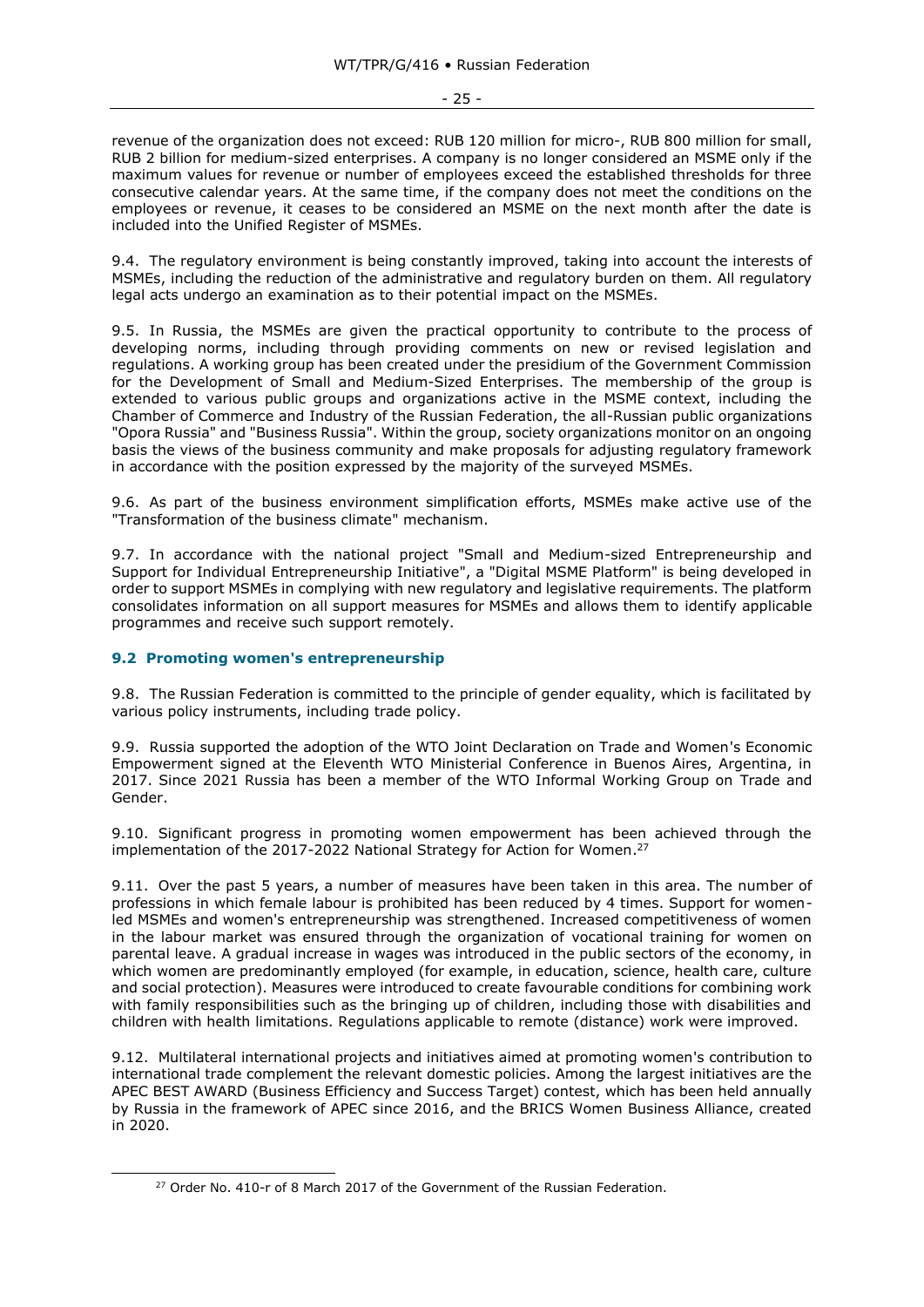#### - 26 -

#### <span id="page-25-0"></span>**9.3 Remote territories**

9.13. Russia attaches great importance to the development of regions, rural and remote areas. In 2019, the Spatial Development Strategy of the Russian Federation until 2025 was approved.<sup>28</sup> The goal of the Strategy is to ensure sustainable and balanced development of the constituent entities of the Russian Federation, aiming to reduce the interregional differentials in the quality of living, accelerate economic growth and technological development. For these purposes, territories with special conditions for conducting business are being developed and incentives aimed at the balanced development of regions are implemented.

9.14. Digital technologies contribute to the accelerated development of remote areas. Russia ranks 36th in the UN E-government Development Index (2020). Russia's relatively high rankings in this and other indices for the e-government development are due to the successful operation of the Unified System of Identification and Authentication (USIA). Quick access to a wide range of digital services (obtaining permits, registering organizations, etc.) is an advantage from the point of view of foreign investors who decide to start or expand a business in Russia. These advances greatly simplify doing business for economic operators, including those active in the Russian regions. The best Russian practices and technological solutions in this area are actively promoted at the international level, including the SCO and APEC.

# <span id="page-25-1"></span>**10 SUSTAINABLE DEVELOPMENT**

# <span id="page-25-2"></span>**10.1 Agenda 2030**

10.1. Full-scale work is underway to implement the 2030 Agenda for Sustainable Development (hereinafter - the 2030 Agenda). All the SDGs are reflected in the main strategic and programme documents adopted in Russia. In 2020, at the UN High Level Political Forum on Sustainable Development, Russia presented the Voluntary National Review of Russia's achievement of the SDGs. In 2020, the Expert Council on Sustainable Development was created, consisting of representatives of both the public and private sectors. The council discusses social and environmental aspects of doing business, as well as the contribution of the private sector to the achievement of the UN SDGs.

10.2. The implementation of the SDGs in the Russian Federation strictly adheres to the principle of balancing all three economic, social and environmental components of sustainable development. Russia strongly believes that the implementation of one SDG should not impede the realization of other SDGs.

10.3. Russia is convinced that trade policy, can also contribute to the implementation of the SDGs and, in confirmation of this, advocates for the early completion of negotiations on fisheries subsidies on conditions acceptable to all WTO Members.

# <span id="page-25-3"></span>**10.2 Trade and environmental protection**

10.4. Russia is committed to the multilateral approach in solving the problem of global warming and strongly supports international efforts in this direction; Russia is also developing its own climate legislation in full compliance with international environmental agreements and WTO rules.

10.5. The stance that the UNFCCC is the main platform for the development of new universal climate regulations lies at the core of the Russian Federation's policy. At the same time, trade policy and the WTO can and should contribute to these efforts, with the obligatory compliance to agreements under the UNFCCC including the Paris Agreement. Russia is convinced that the measures taken by the WTO Members, including unilateral ones, should not restrict trade, impede economic recovery after the pandemic and destabilize global markets.

10.6. Russia supports efforts to reduce global greenhouse gas emissions. At the same time, in accordance with the fundamental principles of the UNFCCC and the Paris Agreement, each country has the right to independently choose the optimal model for the "green" transformation of the economy and production processes, as well as the pace, mechanisms and tools for achieving the climate goals. Russia advocates for the use of a wide range of measures to reduce emissions and

<sup>&</sup>lt;sup>28</sup> Order No. 207-r of 13 February 2019 of the Government of the Russian Federation.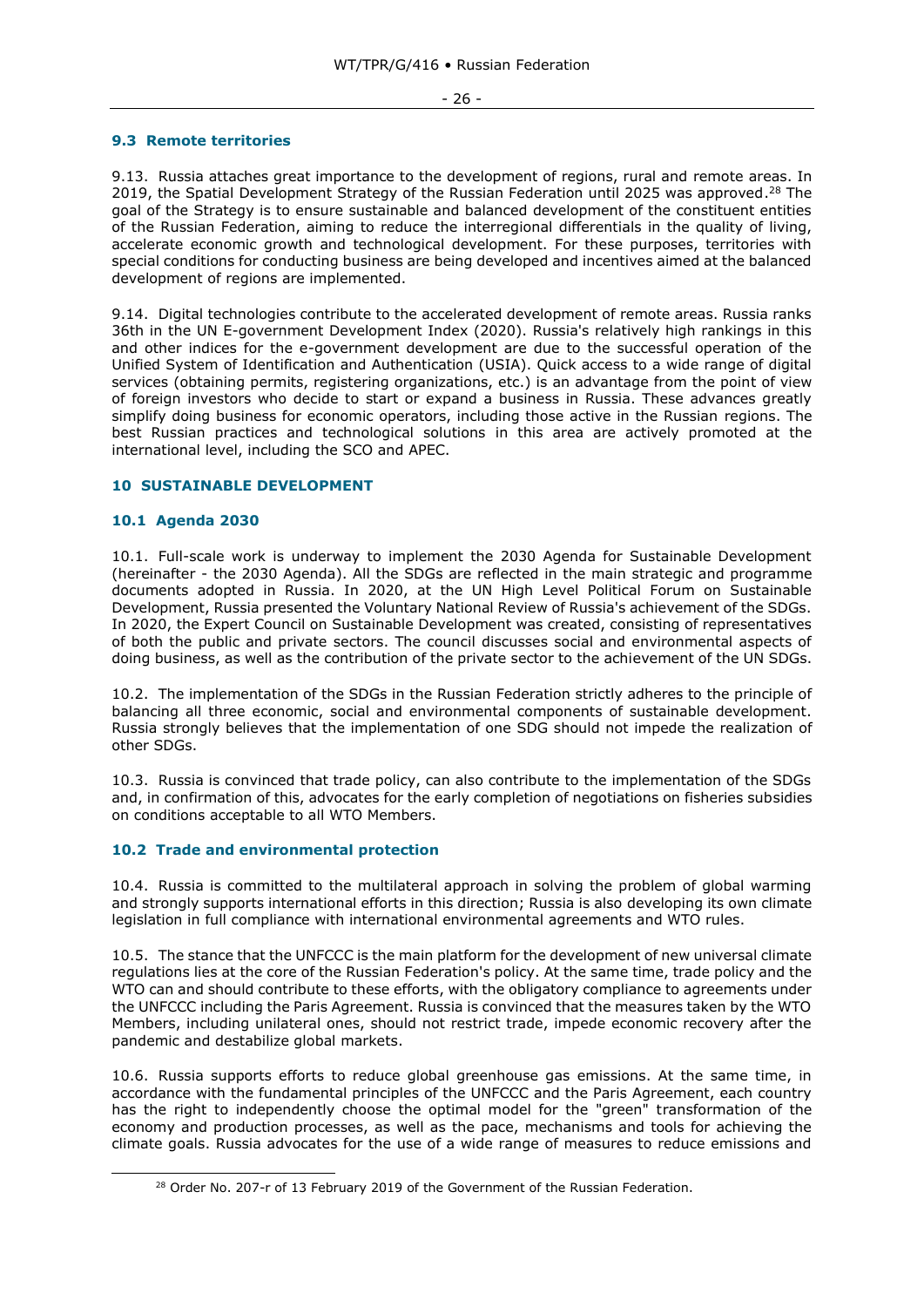reduce anthropogenic impact on the climate, such as increasing energy efficiency and energy saving measures, improvement of production processes, developing energy with low greenhouse gas emissions including renewable energy sources, increasing the efficiency of using ecosystems (including increasing their absorptive capacity), introducing new clean technologies, as well as the introduction of technologies for carbon capture, storage and removal from the atmosphere.

10.7. To this end, in August 2021, hydrogen energy development strategy was adopted. According to this strategy, the export potential of the Russian hydrogen is estimated to be 15-15.5 million tons by 2050. In August 2021, framework for the development of electric transport was also adopted. According to this framework, by 2030 Russia would be producing 217 thousand electric vehicles per year. The development of the appropriate charging and the other relevant infrastructure is also envisaged.

10.8. Formation of carbon regulation is considered to be an important area of work within the framework of achieving low–carbon development. In this regard, the Federal Law of 2 July 2021 No. 296-FZ "On limiting greenhouse gas emissions" was adopted. This regulatory act has introduced a requirement for the economic entities to provide mandatory reporting in the case of the annual gross emissions exceeding 150 thousand tons of CO2 e.q., up until 2025, and 50 thousand tons of CO2 e.q., starting from 2025. In addition, a basis for the implementation of voluntary climate projects and the respective circulation of carbon credits issued based on the results of such projects, is also being created.

10.9. A draft federal law "On the establishment of the experimental special regulation on emissions and absorption in certain Subjects of the Russian Federation" is currently awaiting approval from the Government of the Russian Federation. The Sakhalin Region will be the first region to conduct this experiment. The experiment provides for the greenhouse gas emission quotas at the enterprise level. The goal is to achieve carbon neutrality in the region by the end of 2025.

10.10. The formation of carbon regulation is considered to be an important area of work for achieving low–carbon development. Therefore, the Federal Law of 2 July 2021 No. 296-FZ "On limiting greenhouse gas emissions" was adopted. This regulatory act introduces requirements for economic entities to provide mandatory reporting in the case of annual gross emissions exceeding 150 thousand tons of  $CO<sub>2</sub>$  e.g., until 2025 and 50 thousand tons of  $CO<sub>2</sub>$  e.g., from 2025. A base for the implementation of voluntary climate projects and the circulation of carbon credits issued based on their results is also being created.

10.11. The first region to conduct the experiment will be the Sakhalin Region. The experiment provides for quotas of greenhouse gas emissions at the enterprise level. The goal is to achieve carbon neutrality in the region by the end of 2025.

# <span id="page-26-0"></span>**10.3 Trade and development**

10.12. Russia remains engaged in the WTO discussions on trade and development and pays special attention to promoting inclusive growth and development. Russia believes that an effective WTO that meets modern realities can contribute to the economic prosperity for all WTO Members, particularly for developing and least developed countries, by enhancing predictability in the multilateral trading system through the strengthening of international rules.

10.13. Russia supports international development, including through trade in a variety of ways, including by various assistance programmes and projects within the framework of a number of international organizations. Numerous projects are being implemented, including through the Russia-UNDP Trust Fund for Development, UNECE, ESCAP.

10.14. The EAEU grants tariff preferences for goods originating from developing countries and LDCs in order to facilitate their economic development.<sup>29</sup>

10.15. Russia also supports the efforts of the countries acceding the WTO, especially the LDCs, Russia considers the WTO membership as an important factor contributing to an effective integration

 $^{29}$  The list of countries is provided for by the Decision of the EEC Council dated 27 May 2020 No. 50 "On Amendments to the Decision of the Customs Union Commission dated 27 November 2009 No. 130.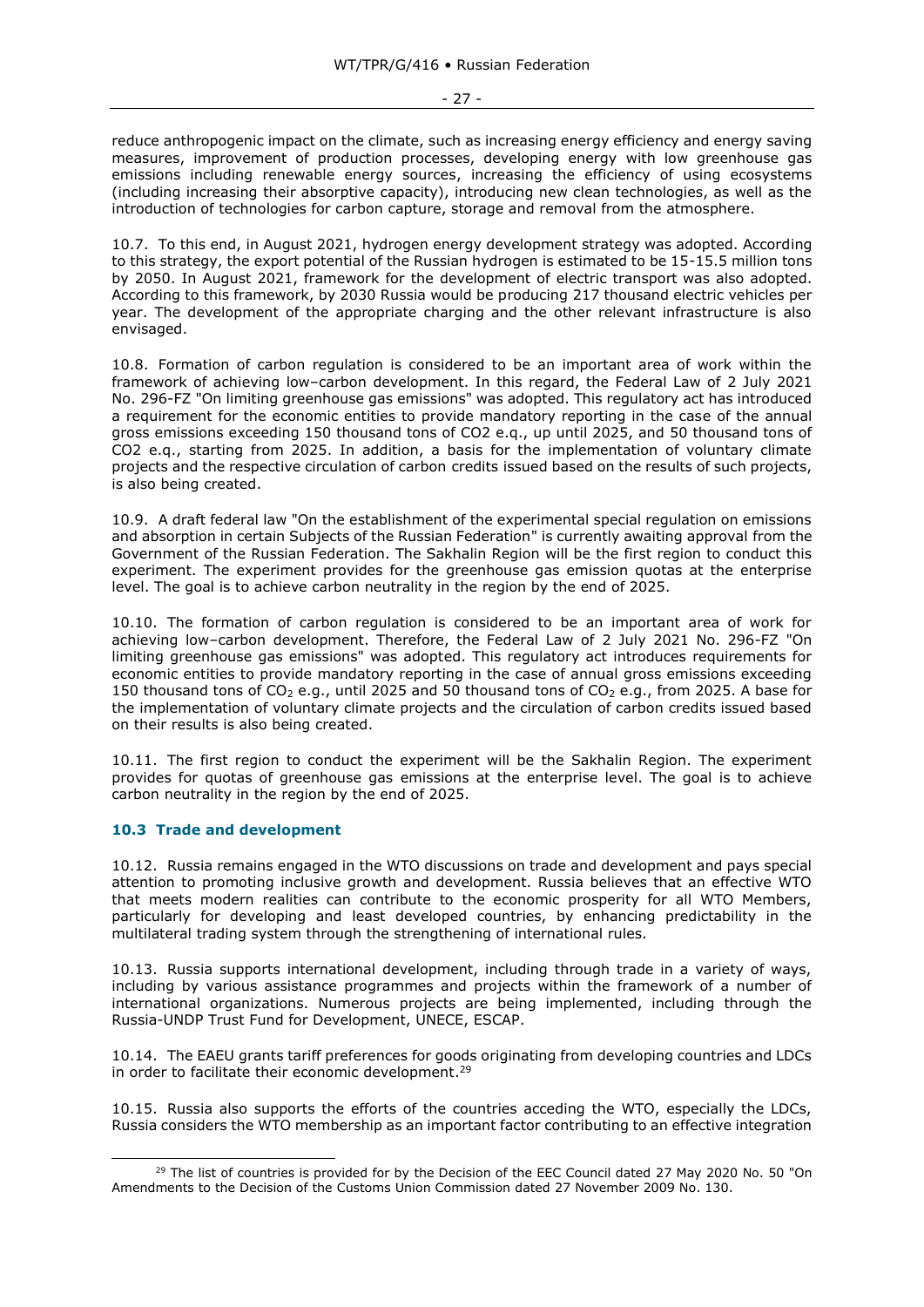of a country into the international trading system. In 2019, the 8<sup>th</sup> "China's Round Table" on WTO accessions was held in Moscow. The event's agenda was focused on the WTO reform.

10.16. Another area of assistance to international development is the implementation of agreements on the use of foreign debts to the Russian Federation for the purpose of financing development projects.

10.17. Russia interacts closely with the structures of the World Bank on the issues of international development assistance. Since 2016, more than USD 174.5 million has been transferred to the International Development Association (IDA). Over the entire period of membership in the World Bank Group, Russia has contributed about USD 272.65 million to 26 trust funds managed by the World Bank.

# <span id="page-27-0"></span>**11 RUSSIA IN THE WTO**

#### <span id="page-27-1"></span>**11.1 Supporting multilateral trading system**

11.1. Russia is committed to an open, non-discriminatory, and transparent multilateral trading system with the WTO at its core. Russia joined numerous statements and declarations, including at the ministerial level, which reflect this commitment. Russia regards the WTO as a unique forum that has no alternatives which serves as the platform for the development of multilateral international rules, common for all participants in the world trade.

11.2. At the same time, current lack of WTO's capacity to respond effectively and promptly to modern-day challenges, as well as a number of systemic and operational gaps in the work of the organization restrain the evolvement of the multilateral trading system. The  $12<sup>th</sup>$  WTO Ministerial Conference (MC-12) will be key to the recovery of the WTO, both in terms of a high potential for tangible deliverables, including the development of new rules, as well as in outlining areas of further work under the WTO reform process. To facilitate the success at MC-12, the Russian Federation has circulated a communication with proposals on the MC-12 outcome package $30$ .

# <span id="page-27-2"></span>**11.2 WTO reform**

11.3. Russia stands for a reform aimed at preserving the WTO's authoritative role as an efficient universal platform for maintaining existing and developing new international trade rules, as well as ensuring Members' fulfilment of their multilateral commitments. The reform should focus on– improvements of the negotiating, monitoring and dispute settlement functions of the Organisation. In addition, the reform should bring about certain institutional improvements (for example, work of the regular WTO bodies should be optimized). The Russian Federation is actively engaged with other Members on issues related to WTO reform. Russia supports the establishment of a Working Group on WTO Reform, which could act as a key platform for discussing the issued relevant for WTO reform in an open, transparent, and inclusive manner. The Working Group should aim to achieve multilateral outcomes, including by drawing up a "2030 Vision for the WTO" by the next Ministerial Conference.

11.4. An issue of great priority for Russia is the restoration of a fully-operational dispute settlement system, in particular, through the re-instatement of the Appellate Body. Russia stands open and ready for substantive discussions with all WTO Members with a view to improving the dispute settlement system, including by addressing Members' existing concerns about certain adjudicative approaches and specific rulings, while preserving the essential features of a two-stage adjudication process, and the principle of "negative" consensus. In Russia's view, such discussions should take due account of the outcomes of negotiations on the improvement of dispute settlement procedures conducted within the special sessions of the DSB.

11.5. One of the priorities of the Russian Federation is to ensure a transparent and predictable environment for economic operators. In this regard, Russia supports efforts to improve the WTO's role in monitoring the fulfilment of commitments by Members, including through strengthening notification disciplines. Russia is also promoting an initiative aimed at improving WTO rules in terms of provision of information on changes in applied tariff rates – this initiative can contribute to increasing transparency and predictability in respect of changes introduced to current customs and

<sup>30</sup> WTO document, JOB/GC/261, 22 June 2021.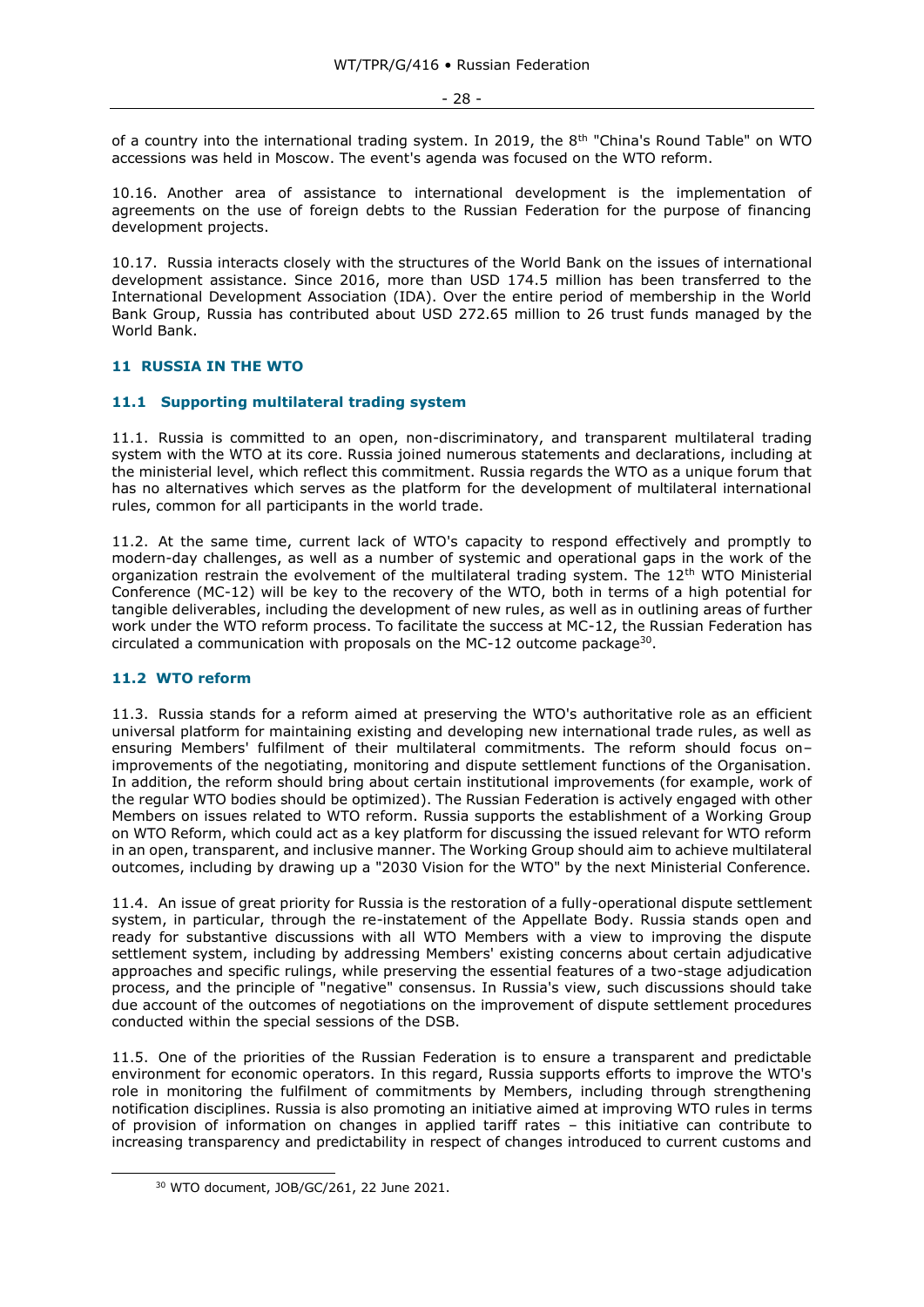#### - 29 -

tariff regimes<sup>31</sup>. Its purpose is to provide early access to reliable and promptly published information on changes in the rates of tariffs applied by WTO Members.

# <span id="page-28-0"></span>**11.3 WTO negotiations**

11.6. In Russia's view, the WTO legal framework should be adapted to the modern-day challenges and realities in international trade.

11.7. Russia participates in negotiations on fisheries subsidies disciplines on the basis of the mandate contained in SDG 14.6. Russia is committed to an early conclusion of these negotiations, with a view to prohibiting harmful fisheries subsidies while ensuring sustainable economic development of WTO Members' fisheries sectors.

11.8. Russia considers it important to advance negotiations on agricultural issues. Russia has circulated a number of initiatives in this regard. Within the framework of negotiations on market access in agriculture, Russia supports the initiative aimed at increasing the transparency of application of tariff quotas. It aims to improve exporters' awareness about export opportunities in sectors where tariff quotas are applied throughout the entire period of their validity. Russia also supports negotiation initiatives related to the elimination of special safeguard measures in agriculture.

11.9. Russia actively participates in the negotiations within the framework of the Joint Statements Initiatives launched at the 11<sup>th</sup> WTO Ministerial Conference. At the same time, Russia supports a "flexible multilateralism" approach, which implies that plurilateral arrangements applied on a MFN basis can be conducive to the development of multilateral rules, thereby serving as an efficient tool for improving the legal framework of the WTO.

11.10. At MC-11, Russia was one of the proponents for launching WTO negotiations on e-commerce. In 2019, Russia became one of the signatories to the Davos Joint Ministerial Statement on Ecommerce and the Osaka Declaration on Digital Economy. Russia stands for the establishment of a system of multilateral rules in this important area, with special attention being devoted to developing rules aimed at protecting consumer rights and personal data, ensuring non-discriminatory conditions for the participation of Russian economic operators, in particular MSMEs, in e-commerce, simplifying customs and trade procedures, improving access to open government data, as well as ensuring information security on the Internet. The Russian Federation favours the expansion of the number of participants in these WTO negotiations.

11.11. The Russian Federation takes an active part in negotiations on disciplines on domestic regulation in services. Russia believes that the adoption of disciplines in this area will help service providers make full use of their market access rights as guaranteed by respective specific commitments of WTO Members. New disciplines could help ensure a transparent operating environment for companies, improve the business and investment climate, and refine the quality of national regulatory systems applied to various service sectors.

11.12. Russia fully supports the progress in Structured Discussions on Investment Facilitation for Development. Russia was one of the Members who led the launch of this negotiation track and circulated a number of proposals shaping future potential rules. <sup>32</sup> Russia believes that agreeing on rules in this area will facilitate the establishment of a stable, transparent and predictable environment for investment activities in the WTO Member economies for both foreign and national investors.

11.13. The Russian Federation was one of the signatories of the MС-11 Joint Ministerial Statement on MSMEs. Russia takes an active part in the work of the Informal Group on MSMEs and considers it important to advance further WTO work with a view to minimizing barriers that hinder a successful integration of MSMEs into international trade. Russia pays special attention to issues of transparency and ensuring that the interests of MSMEs are taken into account in the rule-making process. Thus, Russia authored one of the six recommendations approved in December 2020, which aimed at

<sup>&</sup>lt;sup>31</sup> WTO documents JOB/AG/154, RD/AG/70, RD/AG/ 72, JOB/MA/138 and JOB/AG/154, 20 March 2019, RD/AG/70, 27 May 2019; RD/MA/45, 3 June 2019; RD/MA/49, 3 June 2019; JOB/AG/186; JOB/MA/145, 5 June 2020.

<sup>32</sup> WTO document, JOB/GC/120, 31 March 2017.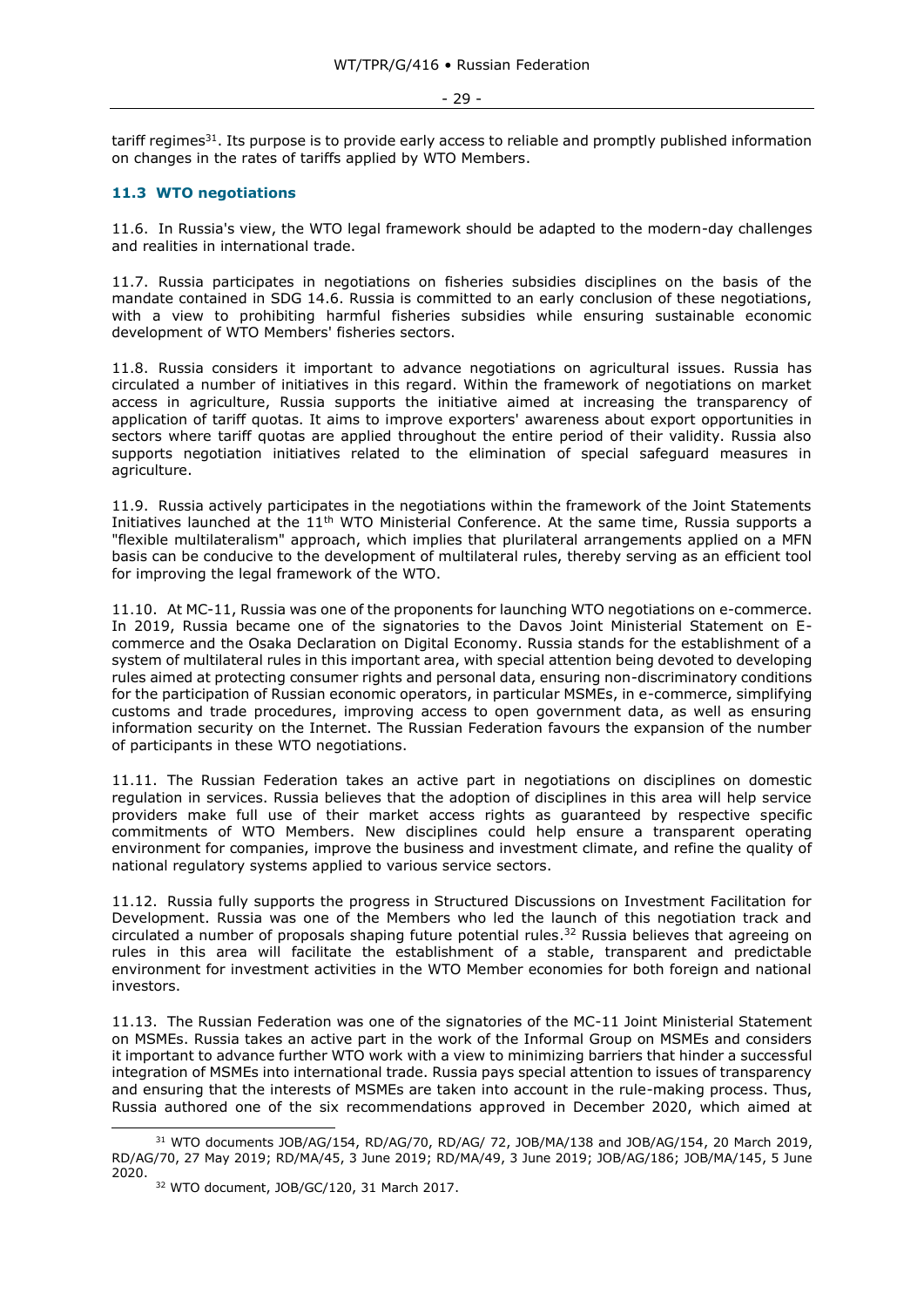- 30 -

promoting MSMEs' inclusion in developing regulations, including through MSME-focused impact assessment and providing those enterprises with more opportunities to comment and consult on prospective measures.

11.14. Russia supported the Buenos Aires Joint Declaration on Trade and Women's Economic Empowerment in 2017, and is one of the participants of the WTO Informal Working Group on Gender.

# <span id="page-29-0"></span>**12 REGIONAL AND BILATERAL INTERACTION**

#### <span id="page-29-1"></span>**12.1 Eurasian Economic Union**

12.1. Eurasian economic integration is actively developing. Many important steps were made since the time the Customs Union was formed: the EAEU Treaty codified and furthered CU disciplines, an EAEU Common Customs Tariff (CCT) came into effect; institutions such as the Eurasian Economic Commission, the Court of the EAEU, the Eurasian Development Bank, and the Eurasian Fund for Stabilization and Development reached full operational capacity. The EAEU is actively engaged in working on a Union-wide digital agenda.

12.2. Active work is being carried out aimed at the formation of EAEU common markets in various economic sectors. A single market for most goods is currently in place. During the reporting period, work in this regard focused on completing the common markets for medicines and medical devices, as well as common energy markets (in electricity, natural gas, oil and oil products). A common labour market and a common financial market are in the process of formation. High on the list of priorities in services are the transport and financial services markets. The creation of a single financial regulatory authority is envisaged for 2025.

12.3. EAEU Heads of State approved the Strategic Directions for Developing Eurasian Economic Integration until 2025 at the meeting of the Supreme Eurasian Economic Council held in December 2020. The document is by and large a roadmap that defines around 330 measures and mechanisms aimed to take integration forward, strengthen the position of Member States in the global economy and ensure steady economic growth. The document lays down measures to be taken to achieve the completion of the common markets for goods, services, capital, and labour, ensure the improvement of the regulatory framework for cooperation, development of the Union's institutions, provide for digital traceability of the movement of goods, strengthen the Union's global position. A significant number of provisions are aimed at improving customs regulation and administration, forming a common digital space within the EAEU, developing common approaches to protecting consumer rights, improving the quality and safety of goods that enter the Eurasian market.

12.4. During the reporting period, the EAEU regulatory framework for foreign economic activity has improved. As such, on January 1, 2018, the Customs Code of the Eurasian Economic Union (Customs Code of the EAEU) came into force. In March 2019, The EEC Council approved a draft Agreement on the Procedure and Conditions for the Elimination of Technical Barriers in Mutual Trade with Third Countries in order to approximate regulatory convergence with third countries and to provide a mechanism for mutual recognition of the results of conformity assessment procedures $33$ .

12.5. The geography of the Union is expanding. The EAEU has granted observer status to Moldova in 2018, and to Uzbekistan and Cuba in 2020.

12.6. In 2018, a factual presentation of the Treaty on the EAEU was made at the meeting of the WTO Committee on Regional Trade Agreements. Based on the results of this review, it was recognized by default that the EAEU was created in accordance with applicable WTO rules, namely the provisions of Article XXIV of the General Agreement on Tariffs and Trade of 1994.

<sup>&</sup>lt;sup>33</sup> The agreement applies only to goods in respect of which the technical regulations of the EAEU apply. After the agreement enters into force, mutual recognition at EAEU level will become possible. The agreement will enter into force upon completion of domestic procedures by all EAEU member states. Russia completed the relevant procedures in August 2019.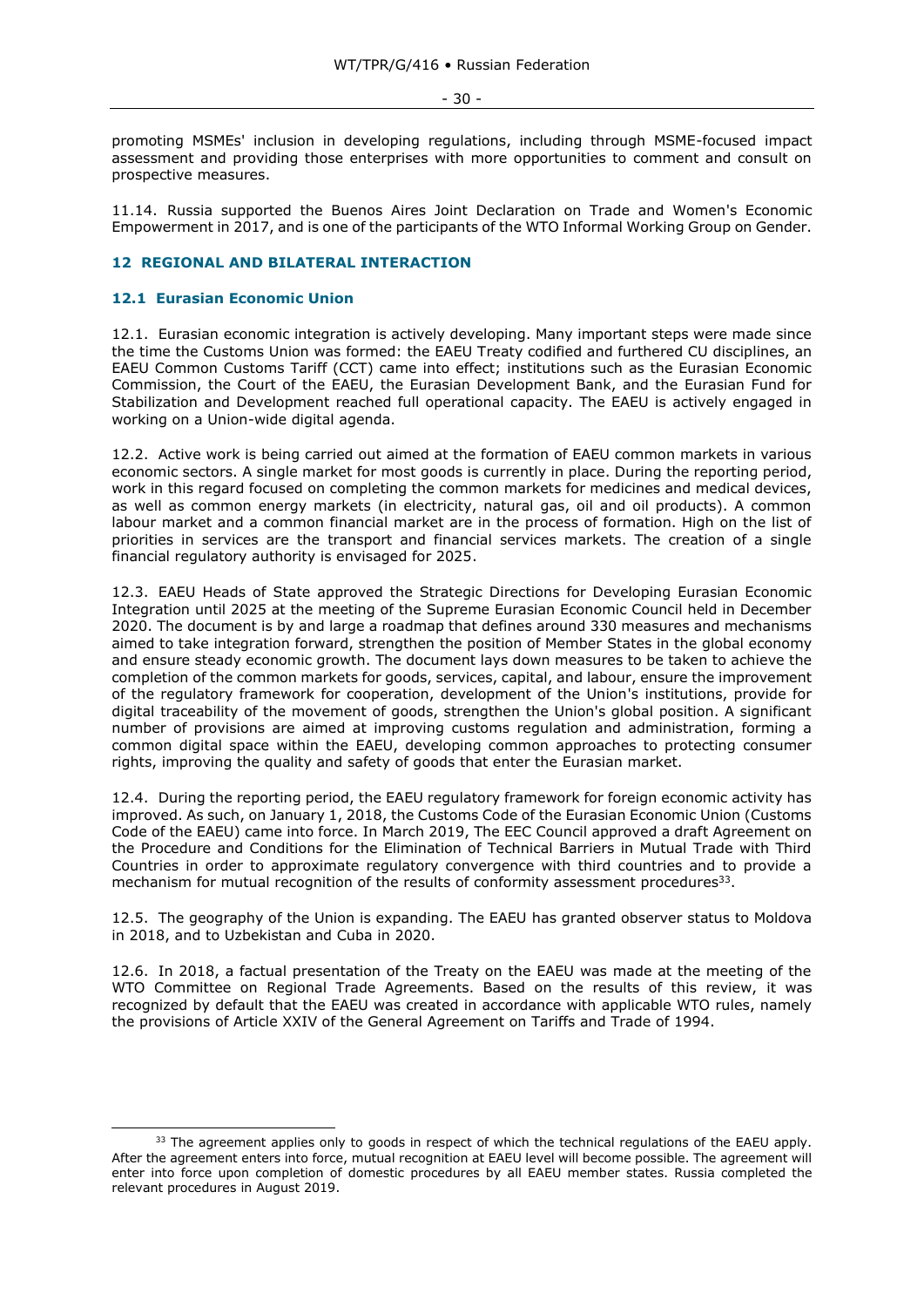#### - 31 -

#### <span id="page-30-0"></span>**12.2 Free trade agreements**

12.7. On 5 October 2016, the Free Trade Agreement between the Eurasian Economic Union and its Member States, of the one part, and the Socialist Republic of Viet Nam, of the other part, entered into force. The FTA covers the liberalization of trade in goods for about 88% of mutual trade between Russia and Viet Nam.

12.8. On 27 October 2019, the Interim Agreement Leading to the Formation of a Free Trade Zone between the Eurasian Economic Union and its Member States, of the one part, and the Islamic Republic of Iran, of the other part, entered into force. The agreement provides for trade liberalization in relation to a limited range of goods: 502 HS codes from the EAEU side and 360 HS codes from Iran's side (4% and 5% of the commodity nomenclature, respectively). In accordance with the provisions of the interim agreement, the parties shall, no later than one year from the date of its entry into force, begin negotiations with a view to concluding a free trade agreement, under which duties and other restrictive trade regulation measures shall be eliminated with respect to substantially all the trade between the Parties. Relevant negotiations are currently underway.

12.9. On 10 July 2021, the Free Trade Agreement between the Eurasian Economic Union and its Member States, of the one part, and the Republic of Serbia, of the other part, entered into force. The purpose of the FTA is to unify the trade regime of the EAEU Member States with Serbia. Before its conclusion, Russia, Kazakhstan, and Belarus had bilateral free trade agreements with Serbia, but the coverage of these agreements differed. Armenia and the Kyrgyz Republic did not have free trade agreements with Serbia. The new Agreement establishes a single free trade regime with Serbia for the entire Eurasian Economic Union.

12.10. The FTA between the Eurasian Economic Union and its Member States with the Republic of Singapore was signed, but has not yet entered into force. Domestic procedures necessary for its entry into force are currently underway.

12.11. The Russian Federation within the EAEU is conducting negotiations on FTA with the Arab Republic of Egypt and negotiations on FTA with the State of Israel. Feasibilities Studies Groups have been launched with Mongolia and with Indonesia.

#### <span id="page-30-1"></span>**12.3 Investment agreements**

12.12. The Russian Federation is seeking to attract foreign investment into the economy, to create conditions for the growth of national and foreign investment. In 2016 such a bilateral agreement on the encouragement and mutual protection of investment was signed with Morocco, in 2017 a similar agreement with Palestine entered into force.

12.13. Up to the present time Russia has signed 82 investment agreements, 65 of which entered into force.

12.14. Since 2016, investment treaty negotiations conducted by Russia have been guided by common approaches to adopted in the Order of the Government of the Russian Federation of 30 September 2016 No. 992. These common approaches (in contrast to the previously existing standard model) allow to adapt investment negotiations to the needs of economic operators in particular markets.

#### <span id="page-30-2"></span>**12.4 International economic cooperation in other fora**

12.15. Outside the WTO, Russia consistently voices its support for the rules-based multilateral trading system with the WTO rules at its core, through various multilateral fora. Against the background of growing of protectionism, including in the form of unilateral trade restrictions, Russia welcomes the statements consolidating the political will to curb this trend, namely within the G20, APEC, BRICS, the SCO and other relevant fora.

#### <span id="page-30-3"></span>**12.4.1 The Group of Twenty (G20)**

12.16. Russia fully supports the G20's work to strengthen the transparent, open, and nondiscriminatory global trading system, as well as to combat protectionism, including in the form of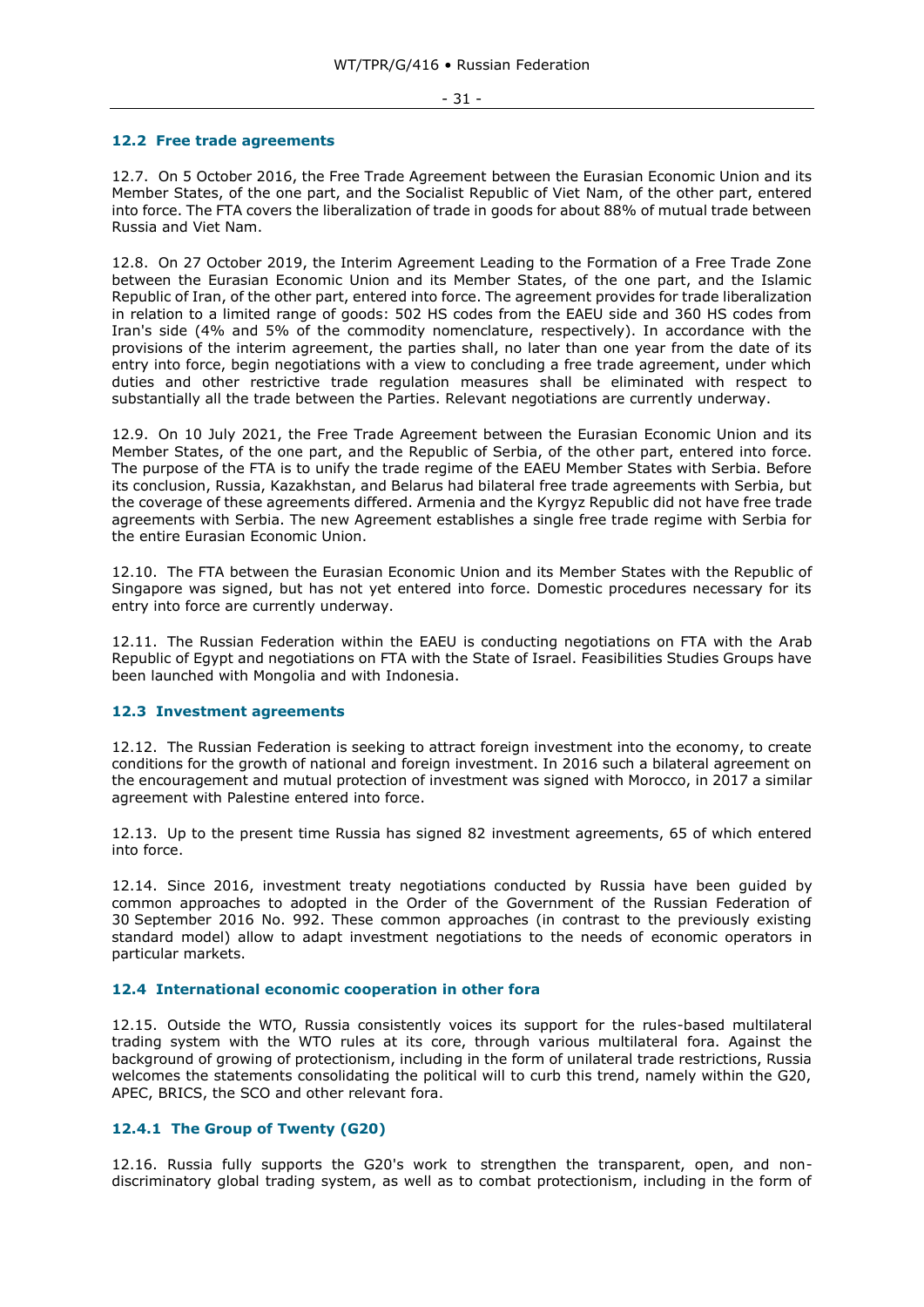unilateral trade restrictions. Russia is an active participant of the G20 Working Group on Trade and Investment, aimed at strengthening consensus on relevant issues of particular importance for the global trade agenda, including the WTO reform.

#### <span id="page-31-0"></span>**12.4.2 APEC**

12.17. Russia is committed to APEC's mission of building a free and open trade and investment environment in the Asia-Pacific region. Russia has contributed to reaching APEC's Bogor Goals, including through reducing tariff rates, simplifying trade and customs procedures, and modernizing legislation on competition and intellectual property rights. Russia also took active part in updating these goals through the development of the Putrajaya Development Guidelines until 2040, approved by APEC Leaders in 2020.

12.18. During Russia's 2012 APEC presidency, more than 60 Russian proposal aimed at trade and investment liberalization, support for innovative growth, and strengthening food and energy security were approved. In recent years, Russia's agenda in APEC has expanded to include the tasks of improving transparency, increasing the sustainability and efficiency of global value chains, supporting MSMEs, developing the digital economy, as well as eliminating socio-economic imbalances, including uneven development of remote and rural areas. Russia also promotes its own initiatives in APEC, including those aimed at enhancing trade policy transparency, in particular, tariff policy, seeking to increase the predictability and transparency of the trading environment for economic operators.

12.19. Russia attaches great importance to APEC's contribution to supporting and developing the multilateral trading system, including by facilitating discussions on items in the WTO negotiating agenda. Russia welcomes APEC's efforts to strengthen dialogue and sharing of experience and best practices in areas that correlate with WTO negotiations, primarily, on e-commerce, investment facilitation, and domestic regulation in services. In 2020, Russia held an APEC workshop on issues of protection of intellectual property rights in digital content trade. The results of this workshop may contribute to WTO's further work on e-commerce.

#### <span id="page-31-1"></span>**12.4.3 BRICS**

12.20. Since 2006, Russia has been a member of the BRICS, which serves as a forum to discuss various issues, including those relating to of the trade and economic policy. Among the core tasks of the BRICS trade and economic agenda are the support of the multilateral trading system, curbing the growth of protectionism, and strengthening consensus on the WTO negotiating agenda.

12.21. In 2020, the year of Russia's BRICS presidency, arrangements were reached that have the potential to contribute to the strengthening and development of the rules-based multilateral trading system with the WTO at its core. A Joint Statement on Supporting the Multilateral Trading System and WTO Reform was adopted, reflecting the common views of the BRICS Members on such important issues as curbing protectionism and unilateral trade restrictions, including sanctions; counteraction to the erosion of the role of the WTO as the foundation of MTS; support for the election of a new WTO Director General; as well as key areas of WTO reform, including restoring the smooth operation of the WTO Appellate Body. BRICS Guidelines for promoting Effective Participation of MSMEs in International Trade, as well as the BRICS Understanding on Investment Facilitation were adopted. At the XII BRICS Leaders' Summit (November 2020), the BRICS Economic Partnership Strategy until 2025 was approved. It sets out the key areas of interaction within the BRICS for the next five years in trade, investment and finance, digital economy, and sustainable development. The strategy attaches due attention to WTO issues.

# <span id="page-31-2"></span>**12.4.4 Miscellaneous**

12.22. Russia also takes an active part in discussing issues of the trade policy agenda at the **Shanghai Cooperation Organization (SCO)**, having held chairmanship in 2019-2020. The key policy documents on the SCO economic policy track are the 2019 Programme of Multilateral Trade and Economic Cooperation of the SCO Member States until 2035 and the Action Plan for 2021-2025 for the Programme's implementation. These documents, among others, reflect co-ordinated approaches to important issues on the global trade policy agenda, including the support for the